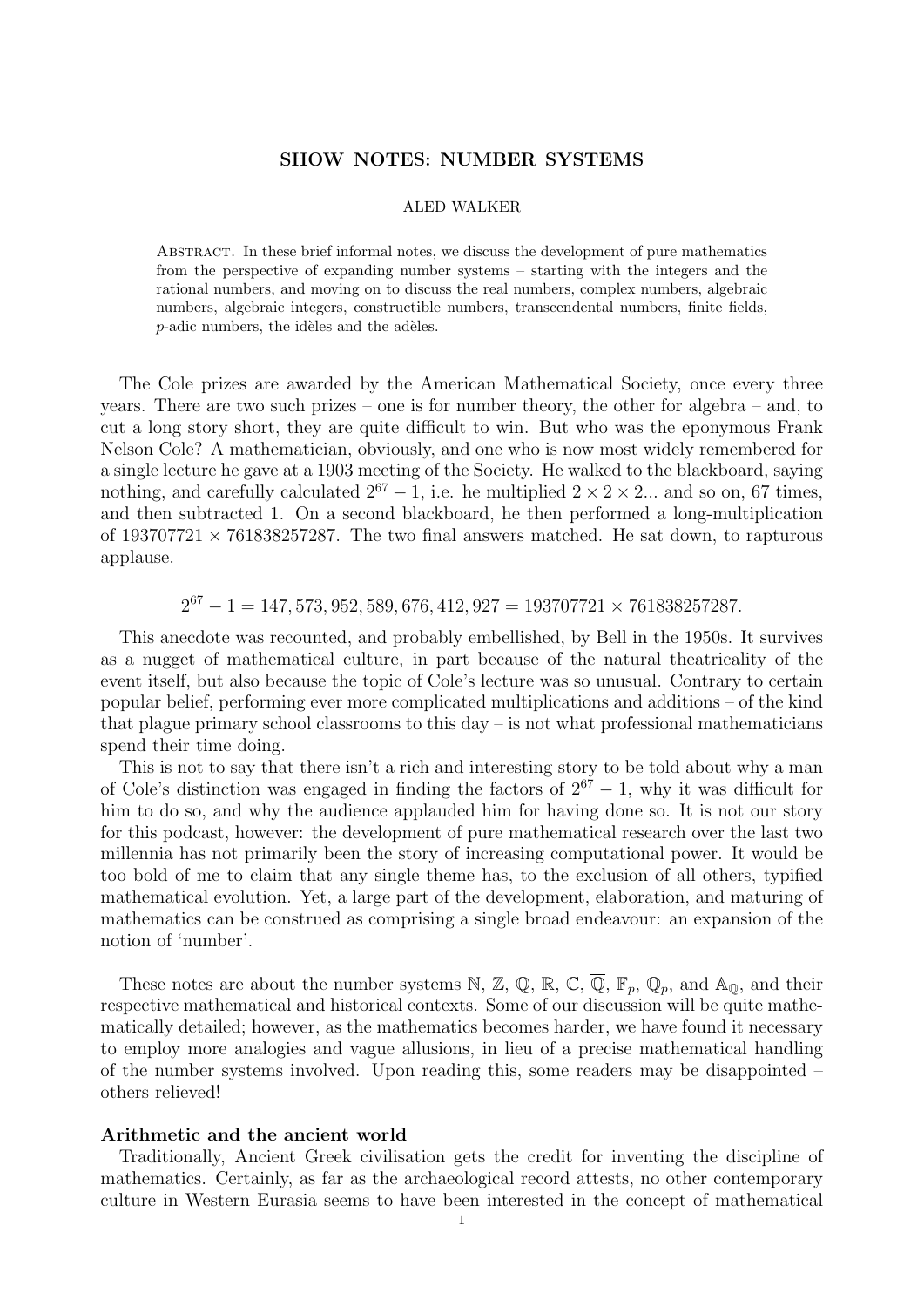proof (using a chain of logical reasoning to justify a mathematical claim). Athens of the  $4^{th}$ century BC had Plato's Academy, and the Hellenistic cities of  $3^{rd}$  century Alexandria and Syracuse harboured Euclid and Archimedes respectively. It was Euclid who summarised, codified, and extended the Greek geometric project with such an extraordinary diligence that his twelve volume textbook The Elements became the standard mathematical treatise for the next two thousand years; whereas Archimedes developed a deeper understanding of solid geometry and infinitesimal processes than would be found anywhere on Earth until the 1600s.

The early Greek mathematicians thought about numbers in a way that feels, to modern sensibilities at least, deeply peculiar. For them, geometry was the central mathematical discipline, not arithmetic, and so, when expressing arithmetical arguments, they did so in a geometric language. They didn't write about the number '1', but rather referred to the 'unit line segment' with respect to which all other lengths would be measured. Rather than talking about the number 5 as an independent entity, they would refer to a line segment which was five times as long as the original unit line segment. Proportion and commensurability were the key concepts; they would say that two lines  $AB$  and  $CD$  were *commensurable* if there was another line segment  $EF$  which could act as a unit line segment between them, so that the length of  $AB$  was a whole multiple of the length of  $EF$  and the length of  $CD$  was also a whole multiple of the length of  $EF$ . If no such segment  $EF$  existed, the two line segments AB and CD were said to be *incommensurable*.

What does this mean in terms of a modern-day schoolchild's concept of numbers? Well, it means that the Greeks could work with the ordinary whole numbers 1, 2, 3, 4, etc., by taking the unit line segment and then putting multiple copies end to end. For no good reason at all, modern mathematicians have a fancy name for these whole numbers (we call them the natural numbers and denote the set of all natural numbers by the letter N). The Greeks could also work with fractions given by whole numbers. Say  $AB$  and  $CD$  are commensurable line segments with lengths given by 5 units and 7 units respectively. Then the ratio of the length of AB to the length of CD (which is a kind of concept which comes up again and again in Euclid's Elements) is  $\frac{5}{7}$ , or in others words the fraction  $\frac{|AB|}{|CD|} = \frac{5}{7}$  $\frac{5}{7}$ . Modern mathematicians have a fancy name for this kind of fraction too: we call them *rational numbers* (note how the root word 'ratio' survives in this nomenclature). Rational numbers are just fractions, but where the top and the bottom of the fraction – the numerator and denominator – are required to be whole numbers.

The Greeks did not accept negative numbers into their mathematics.<sup>[[1](#page-1-0)]</sup> After all, for them numbers corresponded to geometrical configurations, and what line segment has a length minus 7?! This limitation persisted in Western mathematics right up until the Renaissance, when Italian algebraists made their work substantially more difficult by refusing to treat negative quantities in the same way as positive ones. The number zero, too, doesn't really feature in Greek mathematics, and it seems they possessed no special symbol for it. Such a symbol was invented many times independently throughout the world; the root of the current Arabic numerical 0 starts in Ancient Sumerian tax accounting, travels via  $1^{st}$  millenium India and then back to the Islamic empire of the Middle Ages.

Nowadays, we consider negative numbers on an equal footing to positive numbers. The collection of all whole numbers (positive and negative), together with zero, is called the integers, and goes by the symbol  $\mathbb Z$  (after the German Zahlen). So

$$
\mathbb{Z} = \{\ldots, -2, -1, 0, 1, 2, \ldots\}.
$$

Regarding the rational numbers, you can divide any integer by any other integer except 0. In other words, the rational numbers are all fractions, positive and negative, which are

<span id="page-1-0"></span><sup>&</sup>lt;sup>1</sup>The Han Chinese did express negative numbers around  $200BC - roughly$  contemporary with Euclid – in their treatise 'The nine chapters of the mathematical arts'.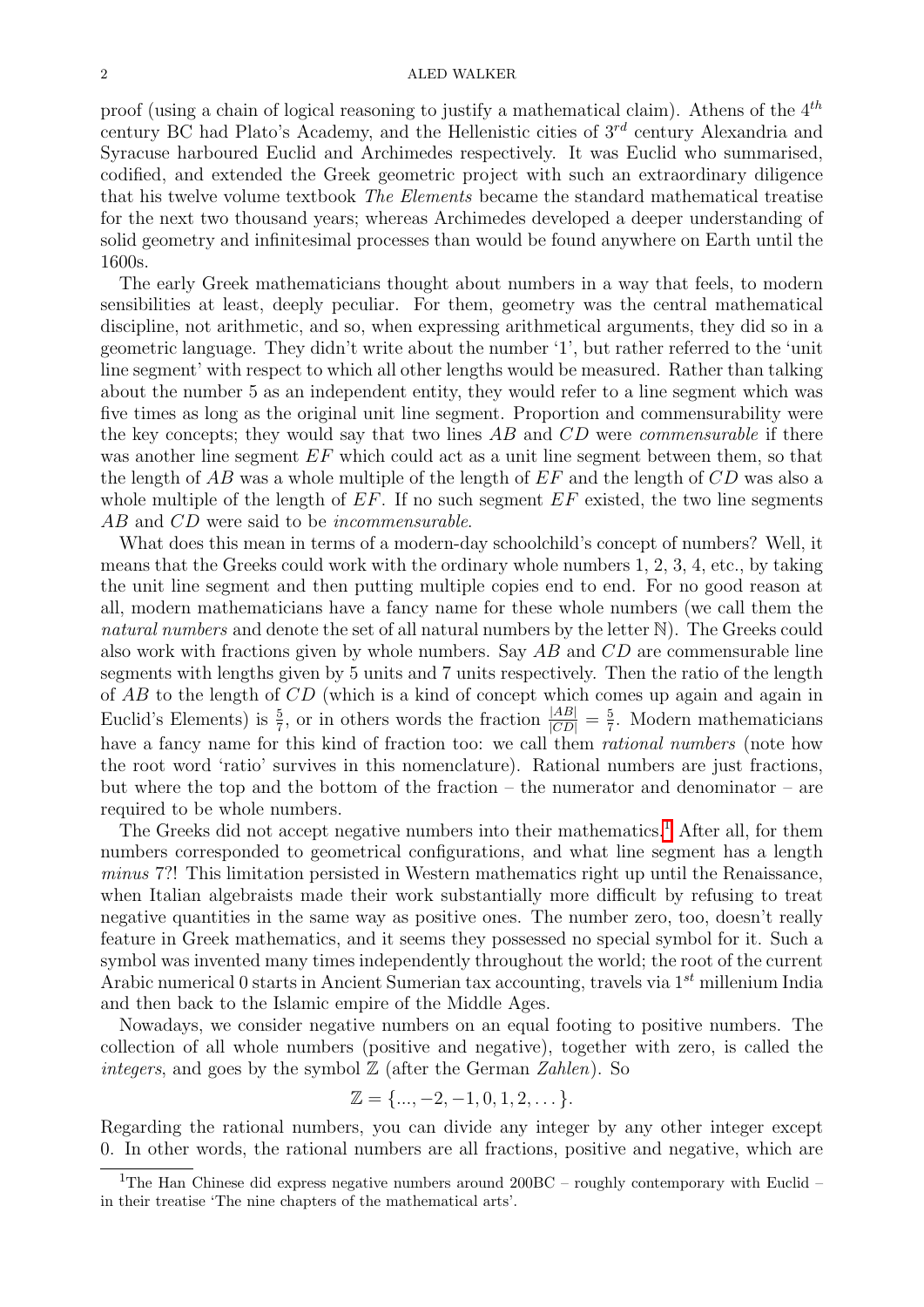expressed by a whole number divided by another whole number. We give them the symbol Q, for quotient.

$$
\mathbb{Q} = \{ \frac{a}{b} : a, b \text{ integers}, b \neq 0 \}.
$$

The discussion above has skipped over a great many important developments, of course. The period of Hellenistic civilisation lasted over 500 years, and naturally there were changes in perspective during so great a span of time. Diophantus, writing in about 250AD, wrote a 13 volume work Arithmetica which considered (positive) rational numbers in largely the same way as we do now. This book would not be bettered as a number theory text until the publication of Gauss's Disquisitiones Arithmeticae in 1801. The type of equations that Diophantus considered were largely algebraic equations (such as the quadratic equation  $ax^2 + bx + c = 0$  in which the coefficients  $(a, b, c)$  were rational numbers. We now call these kind of equations *diophantine equations* in his honour.<sup>[2](#page-2-0)</sup>

I have also given short shrift to the mathematics of other ancient civilisations – which is most unfair. The Sumerians of Mesopotamia, as far back as 3500BC, had a well-developed government bureaucracy and taxation system, documented by many surviving tablets, indicating facility with mathematical calculation. Intriguing material evidence survives from the later Babylonian civilisation, such as Plimpton 322 (which is so called because of the collection at Columbia University in which it is stored). This is a small clay tabel, written (mostly) in Akkadian, that gives a list of triples of whole numbers  $a, b, c$  for which  $a^2 + b^2 = c^2$ , i.e. for which a mutliplied by itself, added to b multiplied by itself, equals c multiplied by itself. For example  $(3, 4, 5)$  or  $(7, 15, 17)$ . We would now call such things 'Pythagorean triples', as they can form the sides of a right-angled triangle. What's more, it seems as if the scribe who made the tablet (despite making a few errors) was using a method for generating Pythagorean triples, rather than just approaching via trial and error. This tablet dates from about 1800BC, or about 1300 years before Pythagoras lived!

Some intriguing remains survive from Egypt too. Most famously, the Rhind papyrus, dating from around 1550 BC, contains a wealth of mathematical calculations; these range from the geometric (such as computing the volumes of granaries) to the arithmetic (expressing rational numbers of the form  $\frac{2}{n}$  as sums of rational numbers of the form  $\frac{1}{k}$  for some other integers  $k$ ). For example,

$$
\frac{2}{15} = \frac{1}{10} + \frac{1}{30}.
$$

Manipulating with rational numbers of the form  $\frac{1}{k}$  is still known as doing 'Egyptian fractions'.

### Real numbers

I left a loose end in my discussion of the Greeks: what did they do about incommensurable lengths? They knew such incommensurable ratios existed; for example, take the ratio of the length of the diagonal of a square to the length of one of the sides of the same square. Yet their early theory of proportion didn't account for this possibility, either working only with commensurable ratios or somewhat fudging the point and avoiding an explicit discussion of whether the ratios involved were commensurable or not.<sup>[3](#page-2-1)</sup>

The challenge was taken up by Eudoxus (who is the greatest mathematician you've never heard of). We know rather little about his life, except that he lived around the  $4^{th}$  century

<span id="page-2-0"></span><sup>&</sup>lt;sup>2</sup>Fermat, the infamous amateur French mathematician of the 1600s, had a copy of Diophantus, in which he penned the marginalia that posed what is now known as 'Fermat's Last Theorem'.

<span id="page-2-1"></span><sup>&</sup>lt;sup>3</sup>There is a (no-doubt apocryphal) story of how the follower of Pythagoras who discovered that incommensurable ratios existed, and who then shared his great discovery with Pythagoras himself, was summarily thrown overboard from the boat in which the posse was travelling. A funny tale, but, given that the major sources about the life of Pythagoras come from over 500 years after his death, probably myth. Yet it is certainly true that Pythagoras would not have known how to rigorously manipulate incommensurable ratios.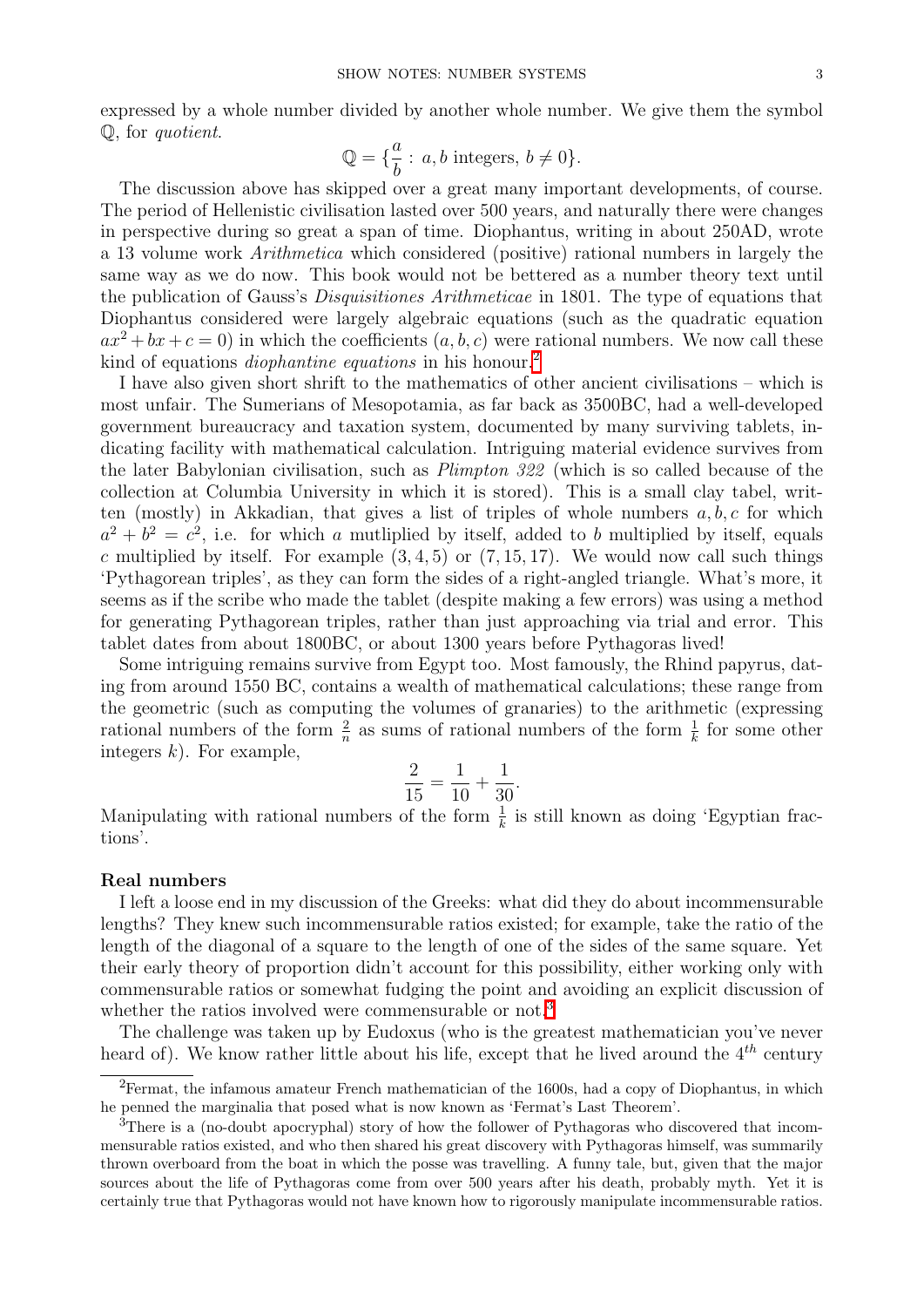BC, and none of his writing survives directly. Yet his theory of proportion (as well as his other great contribution, the method of exhaustion) survive by having been included by Euclid in his treatise. Book V of The Elements contains the theory of proportion.

The main issue is how to decide if two ratios are equal or not. In the case of commensurable ratios, the task is easy – in modern parlance, you find a common denominator for all the fractions involved, and then just directly compare numerators. For example, is  $\frac{8}{10}$  equal to  $\frac{52}{10}$  Putting those fractions over a common dependence we find we are comparing  $\frac{56}{10}$  with  $\frac{5}{7}$ ? Putting these fractions over a common denominator, we find we are comparing  $\frac{56}{70}$  with  $\frac{50}{70}$ , which are clearly not equal because 56 and 50 are not equal. This makes the rational numbers into an ordered set, i.e. we can place them on a number line, as you might have seen on your classroom wall. Easy – but seemingly impossible to do with incommensurable ratios.

Eudoxus' solution is startlingly modern. Although Euclid phrases everything in confusing prose, the idea seems straightforward enough: Eudoxus says that two ratios x and y should be treated as equal if and only if, for every positive rational number  $\frac{a}{b}$ , either

- $a \leqslant bx$  and  $a \leqslant by$ ; or
- $a \geqslant bx$  and  $a \geqslant by$ .

In fact, this definition has an extraordinarily high level of sophistication. Note immediately that Eudoxus has conditioned over an infinite set, namely the set of all rational numbers. The consequence of his work is that the collection of all ratios (both commensurable and incommensurable) can be completely ordered, i.e. all put on a number line together. For any two ratios x and y there is a rigorous theoretical way of determining whether  $x < y$ ,  $x = y$ , or  $x > y$  (namely  $x < y$  if we can find a positive rational number  $\frac{a}{b}$  with  $a > bx$  and  $a < by$ , in which case we have the full inequalities

$$
x < \frac{a}{b} < y).
$$

Modern mathematics has a different name for this collection of all ratios: we call it the real numbers. The reason for this nomenclature will be explained in the next section (when real numbers will be contrasted with so-called imaginary numbers). In concrete terms, real numbers are just decimals – any decimals. So 1.414, that's a real number (in fact it is a rational number, being equal to  $\frac{1414}{1000}$ . But 1.41421356237..., where I keep picking different whole numbers between 0 and 9, and carry on forever – that is also a real number. I'll return to decimal representation at the end of this section.

The real numbers overcome an annoying property of the rational numbers: the set of rational numbers are 'incomplete'. What does this mean? Consider the sequence of rational numbers  $\frac{1}{2}$ ,  $\frac{1}{3}$  $\frac{1}{3}, \frac{1}{4}$  $\frac{1}{4}, \frac{1}{5}$  $\frac{1}{5}$ , and so on. These fractions are getting smaller and smaller (imagine getting half a cake one day, but then the next day only getting a third of a cake, the next only a quarter, and so on – each day you are getting less and less cake!). Intuitively, it seems this sequence is getting closer and closer to zero. We say that the limit is 0. Since 0 is a rational number, we've managed to stay within the set of rational numbers while taking the limit, and this certainly seems to be a convenient fact. After all, it would be a pain if one took a sequence of commensurable ratios which were all close to each other, took the limit, and then ended up with an incommensurable ratio.

But that's exactly what happens in certain other examples. Here is another (more complicated) sequence:

$$
\frac{1}{1}, \frac{7}{5}, \frac{41}{29}, \frac{239}{169}, \cdots,
$$

where the rule from getting from one term in the sequence to the next term is

$$
\frac{a}{b} \mapsto \frac{3a + 4b}{2a + 3b}.
$$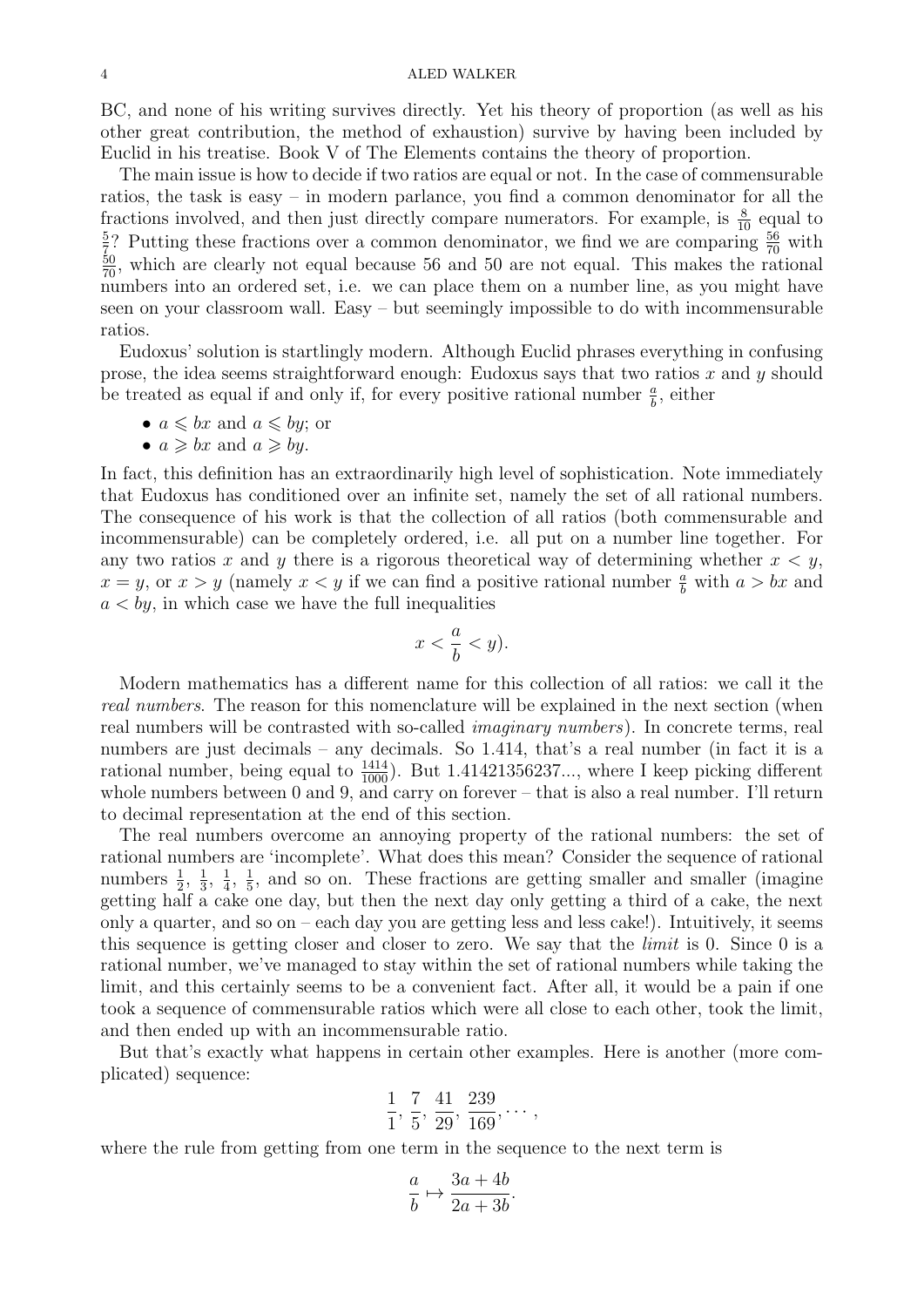If I square each element in this sequence, I end up with

$$
\frac{1}{1}, \frac{49}{25}, \frac{1681}{841}, \frac{57121}{28561}, \ldots,
$$

Notice how for each of these fractions, the numerator is very close to twice the denominator!

The fractions in the second list get closer and closer to 2 (this can be rigorously proved). So we would like to say that the fractions in the first list have a limit of the square-root of So we would like to say that the fractions in the first list have a limit of the square-re 2 (denoted  $\sqrt{2}$ ), which is nothing more or less than some number x such that  $x^2 = 2$ .

denoted  $\sqrt{2}$ , which is nothing more or less than some number x such that  $x = 2$ .<br>But  $\sqrt{2}$  is not a commensurable ratio! Indeed, it is the same as the ratio between the length of a diagonal of a square and the length of the side length of the same square, and the Pythagoreans already knew that this ratio was incommensurable. This is the way in which we mean that the rational numbers are incomplete; you can take limits, but the limit you end up with might not be a rational number – there might not be a crock of gold at the end of the proverbial rainbow.

However, the advantage of considering commensurable and incommensurable ratios together is that this combined collection is complete. The incommensurable ratios 'fill in the gaps' that the commensurable ratios leave behind. This property is the basis for most of calculus, differential equations, mathematical physics, and of the whole edifice of mathematical analysis which surrounds these fields.

We shouldn't leave this section before cleaning up a few points. Firstly, these days we don't talk about about commensurable and incommensurable ratios: we refer instead to rational talk about about commensurable and incommensurable ratios: we refer instead to rational<br>numbers and irrational numbers respectively (so  $\sqrt{2}$  is an irrational number). Secondly, Eudoxus's method for putting an order theory on irrational numbers is doubly remarkable in that it foreshadows the  $19^{t\bar{h}}$  century work of Dedekind, who used almost exactly the same device to logically define a real number  $x$  as synonymous with set of rational numbers  $q$ with  $q \leq x$ . This is the theory known as 'Dedekind cuts', and is lectured to undergraduates today.

Finally, I promised to return to the issue of decimals. The decimal expression of a real number x, say  $x = 1.41421356237...$  as earlier, is a way of recording a sequence of rational numbers whose limit is x. In other words, we're saying that x is quite close to  $\frac{14}{10}$ , even closer to  $\frac{141}{100}$ , closer still to  $\frac{1414}{1000}$ , even closer to  $\frac{14142}{10000}$ , and so on.

Addendum: there is a postscript to be added about the real numbers, one which I am scared to mention as it runs so counter to our everyday intuition about the world. But mention it I will, as one cannot fully appreciate the real numbers without it.

Let's ask a strange question: are there more rational numbers or integers? This seems silly for a variety of reasons, not least because both these sets are infinite. However, there is a certain way in which we can pair-off integers and rational numbers in a one-to-one fashion. Such a pairing is called a *bijection*, and although the details a little technical, the overall idea is that you can list all the rational numbers with numerator and denominator between  $-10$  and  $10$  (say) – this is a finite list – followed by all the rational numbers with numerator and denominator between −100 and 100, and so on. By making such a list, you are giving a first element, a second element, and third element of the list, and so on, which is assigning an integer to each rational number. Fiddling with the details, you can pair each integer with exactly one rational number and vice versa. We say that the rational numbers are countable, because we can list them in this way.

But is there such a pairing between the integers and the real numbers? It turns out that there is not. This was a wild, epoch defining result of the French mathematician Cantor, and led to a fracturing of the mathematical community in the late  $19^{th}$  century from which it took decades to recover. In 1886, an exasperated Kronecker was moved to exclaim, "God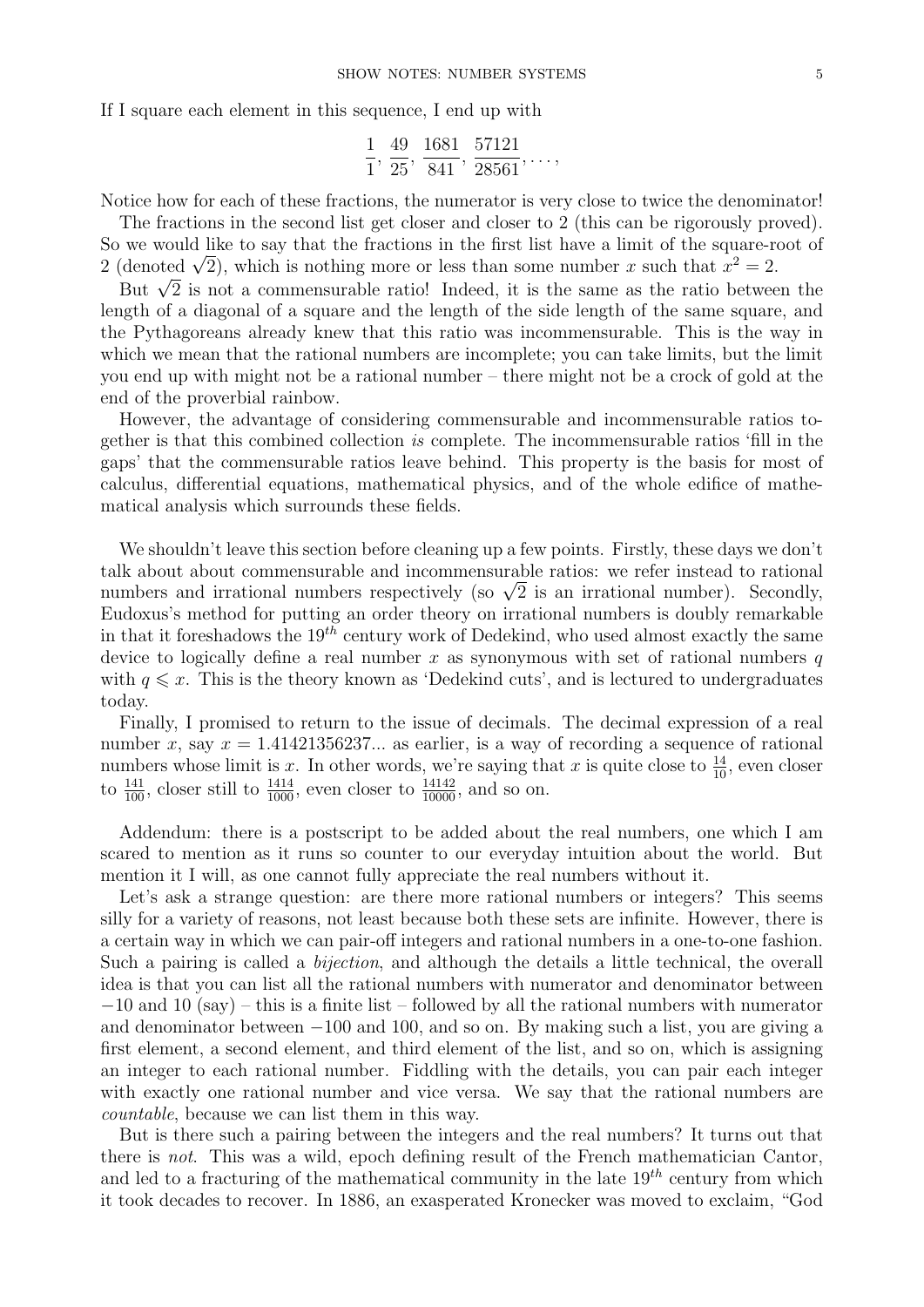created the integers: all else is the work of man!" (Of course he said it in German, "Die ganzen Zahlen hat der liebe Gott gemacht, alles andere ist Menschenwerk!") What Cantor was saying was that, although the set of all integers  $\mathbb Z$  and the set of all real numbers (denoted  $\mathbb{R}$ ) are both infinite sets,  $\mathbb{R}$  is 'more infinite' then  $\mathbb{Z}$ . Infinities can have different sizes!

Cantor's main contribution to mathematics was to help usher in the era in which the logical foundations of mathematics were plumbed for inconsistencies and contradictions. Another worthy story, for another time.

### Algebraic numbers

**gebraic numbers**<br>The square-root of 2, denoted  $\sqrt{2}$ , has already played a role in our discussion. One way of The square-root of 2, denoted  $\sqrt{2}$ , has already played a role in our discussion. One way of considering  $\sqrt{2}$  is as a solution to a certain kind of equation, called a *polynomial equation*, considering  $\sqrt{2}$  is as a solution to a certain kind of equation, called a *polynomial equation*,<br>namely  $x^2 - 2 = 0$ . To spell it out, if you multiply  $\sqrt{2}$  by itself and then subtract 2, you get 0.

Quadratic equations of the kind one might remember from school, namely  $ax^2+bx+c=0$ , are types of polynomial equation. They have 'degree 2', which means that the highest power of x which appears is  $x^2$ . Yet one can consider cubic equations, which are of the form  $ax^3 + bx^2 + cx + d = 0$  (and so are of degree 3), or quartic equations (of degree 4), or in general a polynomial of degree n for any natural number n. We call the numbers  $a, b, c$  etc. the coefficients of the polynomial.

This brings us to the definition of algebraic numbers. If x is the solution to a polynomial equation where the coefficients are integers, we call  $x$  an *algebraic number*. Informally, this means x can be constructed by algebra – although there some important subtleties underlying what we might mean by 'constructed' here.

Let's have some examples. Every rational number is also an algebraic number, since if  $x=\frac{a}{b}$  $\frac{a}{b}$  is rational (with integers a and b) then it is the solution to the degree 1 polynomial equation

$$
bx + a = 0.
$$

The square-root of 2 is also algebraic, as it is a solution to  $x^2 - 2 = 0$ . More exotically, a number such as  $4^{1/3} + 1$  (that is, the cube-root of 4, add 1) is algebraic, as it is the solution to the degree 3 equation

$$
x^3 - 3x^2 + 3x - 5 = 0.
$$

Algebraic numbers are the solutions to the manner of problem that Diophantus liked to pose. We give them the symbol Q.

I promised to mention some of the subtleties, and here they are. We might remember from school the quadratic formula, namely that the two solutions to  $ax^2 + bx + c = 0$  are

$$
x = \frac{-b \pm \sqrt{b^2 - 4ac}}{2a}
$$

.

In other words, this formula gives an expression for all degree 2 algebraic numbers in terms of the coefficients of the relevant polynomial and square-roots.

In Renaissance Italy, formulae for degree 3 and degree 4 polynomial were discovered. These are both significantly more complicated than the quadratic case: the degree 3 formula gives a solution to the equation  $ax^3 + bx + cx + d = 0$  as

$$
x = \left( \left( \frac{-b^3}{27a^3} + \frac{bc}{6a^2} - \frac{d}{2a} \right) + \left( \left( \frac{-b^3}{27a^3} + \frac{bc}{6a^2} - \frac{d}{2a} \right)^2 + \left( \frac{c}{3a} - \frac{-b^2}{9a^2} \right)^3 \right)^{1/2} \right)^{1/3} + \left( \left( \frac{-b^3}{27a^3} + \frac{bc}{6a^2} - \frac{d}{2a} \right) - \left( \left( \frac{-b^3}{27a^3} + \frac{bc}{6a^2} - \frac{d}{2a} \right)^2 + \left( \frac{c}{3a} - \frac{-b^2}{9a^2} \right)^3 \right)^{1/2} \right)^{1/3} - \frac{b}{3a}
$$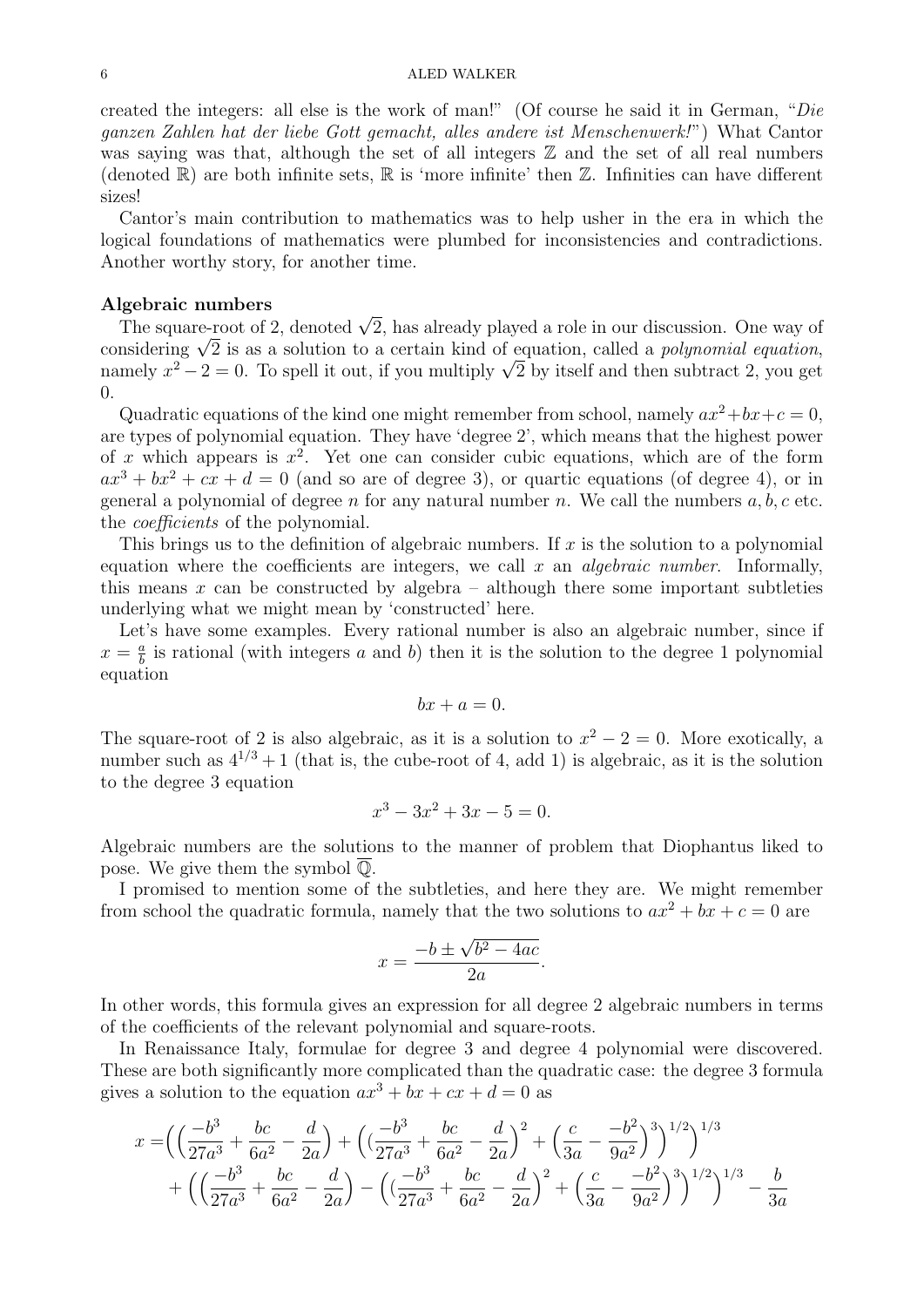(appearing in Cardano's book from 1545). However, the structure of this formula is broadly similar to the quadratic formula: we can write the algebraic number  $x$  as a combination of the coefficients, involving square-roots and cube-roots.

The natural question is then: is there a quintic formula? Given a polynomial of degree 5 (of more generally of degree *n* with  $n \ge 5$ ), can we write the solutions to the polynomial equation as some combination of the coefficients involving just square-roots, cube-roots, fifth-roots etc.? If so, then this would give an alternative characterisation of algebraic numbers.

The answer turns out to be no! This was first proved, more-or-less, by Italian mathematician Ruffini in the late  $18^{th}$  century. But the European mathematical community took astonishingly little notice of his treatise (reception was hindered by the Napoleonic wars, and by the French master mathematician Lagrange seeming to lose his copy of Ruffini's manuscript, or maybe never even receiving it). The great length of Ruffini's proof also hindered its comprehensibility. It was the Norwegian prodigy Abel who provided the first full proof in the 1820s which was universally accepted. The French revolutionary Galois – another prodigy, who died in a duel at the age of  $20 -$  also considered this problem. His work was largely lost until its rediscovery by Liouville in the 1840s. Taken together, these works heralded the arrival of modern abstract algebra: group theory. This is the mathematics of symmetry, which underpins everything from computer graphics to sub-atomic physics.

### Transcendental numbers

Are all real numbers algebraic? What about the classical constant of antiquity,  $\pi$  (the ratio between the circumferences of a circle and its diameter) – is that algebraic? What about that central constant underpinning exponential growth, e?

These questions were asked and settled in the  $19<sup>th</sup>$  century. Liouville was the first to show the existence of real numbers which are not algebraic. These are called transcendental numbers. Liouville's number was

### 0.110001000000000000000001...,

in which 1s were included at places 1, 2, 6, 24, 120, 720, etc. (spot the pattern). Hermite proved in the 1870s that e was transcendental, then Lindemann adapted the proof to show that  $\pi$  was transcendental. (It might seem bizarre that the same proof can work for two such different numbers, but of course these numbers are connected by Euler's famous relation  $e^{i\pi} = -1.$ 

Cantor worked more indirectly. As the rational numbers are countable, he also showed that the algebraic numbers are also countable. Since the real numbers are uncountable, this means that there must exist transcendental numbers – also Cantor's argument doesn't construct a single explicit transcendental number!

These issues have long shelf-lives. In the 1960s, the British matematician Alan Baker showed that a broad class of numbers were transcendental, namely numbers x of the form

$$
a_1^{b_1}a_2^{b_2}\cdots a_n^{b_n},
$$

where  $b_1, b_2, \ldots, b_n$  are all algebraic and irrational<sup>1</sup> and the  $a_i$  are all algebraic and not 0 or 1. His theorem, going via 'linear forms in logarithms',1 attacked a variety of other problems, including the class number problem of Gauss. For this he was awarded the Fields medal in 1970

<span id="page-6-0"></span><sup>&</sup>lt;sup>4</sup> and satisfy a technical side-condition about how rational multiples of the  $b_i$  interact, called *linear inde*pendence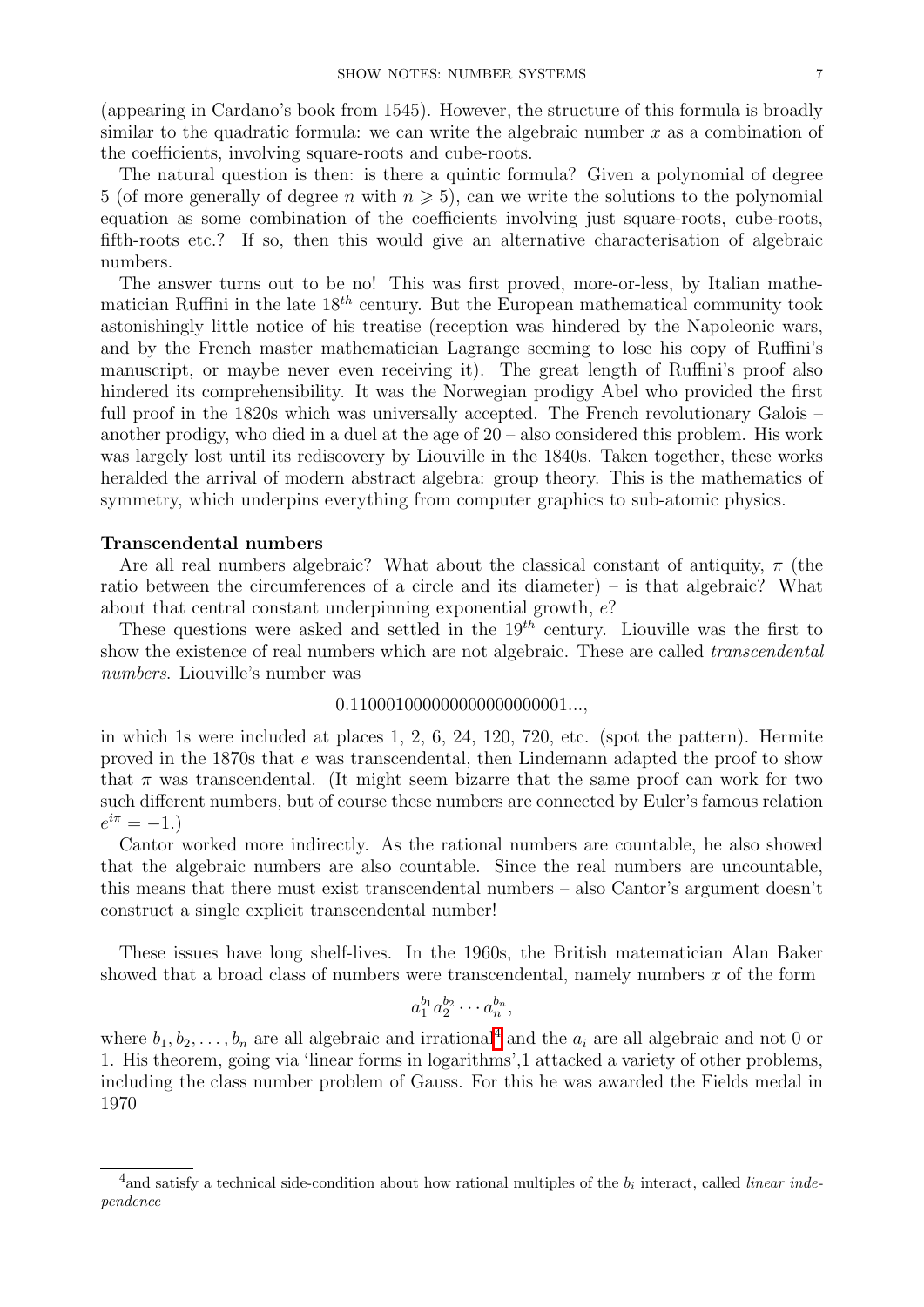### Algebraic integers

There are special kinds of algebraic numbers called *algebraic integers*. These are defined as follows. Given an algebraic number  $x$ , it has a so-called 'minimal polynomial'. This is the polynomial equation with integer coefficients that has the smallest degree amongst all the polynomial equation with integer coefficients that has the smallest degree amongst all those which have x as a solution. For example,  $x^2 - 2$  is the minimal polynomial of  $\sqrt{2}$ , those which have x as a solution. For example,  $x^2 - 2$  is the minimal polynomial of  $\sqrt{2}$ , even though  $\sqrt{2}$  is also a solution of  $x^3 - 2x = 0$  (this second polynomial has higher degree, so can't be the minimal polynomial). We say that x is an algebraic integer if the leading so can t be the minimal polynomial). We say that x is an algebraic integer if the leading<br>coefficient (i.e. the first coefficient) of its minimal polynomial is 1. So  $\sqrt{2}$  is an algebraic integer, but  $(3/5)^{1/3} - 1$  is not (since its minimal polynomial is  $5x^3 + 15x^2 + 15x + 2$ ).

Amongst rational numbers, only the integers are algebraic integers (this explains the name). Indeed, we've already seen how the minimal polynomial for  $\frac{a}{b}$  is  $bx - a$  (at least if a and b share no common factors), which means that we only get an algebraic integer if  $b = 1$ , i.e. if  $x = a$  is an integer.

It turns out that many properties of what we might call 'usual arithmetic', i.e. arithmetic with integers, carry over to arithmetic with algebraic integers. For example, if  $x$  and  $y$  are both algebraic integers then  $x + y$  and  $xy$  are also both algebraic integers. Yet, there are differences too, most notably surrounding prime factorisation. The arithmetic of algebraic integers lies at the heart of a great deal of higher number theory; for example, to understand the integer solutions  $(x, y)$  to the equation  $y^2 = x^5 - 10$ , it is necessary to understand the the integer solutions  $(x, y)$  to the equation  $y = x^2 - 10$ , it is necessary to understand the structure of the algebraic integers involving  $\sqrt{-10}$ . (One might ask how one can take the square-root of a negative number – we'll come back to that in the next section.)

Here's a lighter example of the influence of algebraic integers. If you can get a computer to calculate  $e^{\pi\sqrt{163}}$ , you'll see that this number it is exceptionally close to an integer (the decimal expansion has twelve 9's after the decimal point).

$$
e^{\pi\sqrt{163}} = 262537412640768743.99999999999925...
$$

The reason for this seeming coincidence turns out to have a deep connection to the algebraic The reason for this seeming<br>integers related to  $\sqrt{-163}$ .

### Imaginary numbers, complex numbers

If any fundamental concept from higher mathematics has ever truly caught the popular imagination, it is the concept of imaginary numbers. "Adam and Eve are like imaginary numbers, like the square root of minus one," says Philip Pullmann, through Lord Asriel's mouth, somewhat cryptically. In Lacan's analysis, "the erectile organ can be equated with the square root of minus one." Hmm. (Several books of argument and counterargument have been devoted to trying to work out what on earth Lacan might have actually meant here.) As a metaphor, the square root of minus one is frequently used as the archetype of an object that is both there and yet not-there. No familiar physical quantity – neither length, weight, nor volume – can be multiplied by itself to give a negative number; the square root of minus one seems then to be the diabolical discovery-cum-invention-cumcreation of mathematicians run amok, and its devilish usefulness in the mathematical arts no compensation for its offence to our philosophical sensibilities.

But one should not think like this. The square root of minus one first came into mathematics in a serious way through the work of those Italian mathematicians of the 16th century – Tartaglia, Cardano, Scipione del Ferro and Bombelli – who were considering the solutions to algebraic equations. As we've already mentioned, they discovered a method for finding a solution to cubic equations (such as  $x^3 - 15x - 4 = 0$ ). Yet, even when the final solution was a perfectly familiar number (the number 4 in the above example), their method sometimes necessitated, during intermediate steps of the calculation, the use and manipulation of the square roots of negative quantities (the square root of minus 11 in this instance). These square roots did not exist in the number system as the thinkers of the day knew it, nor as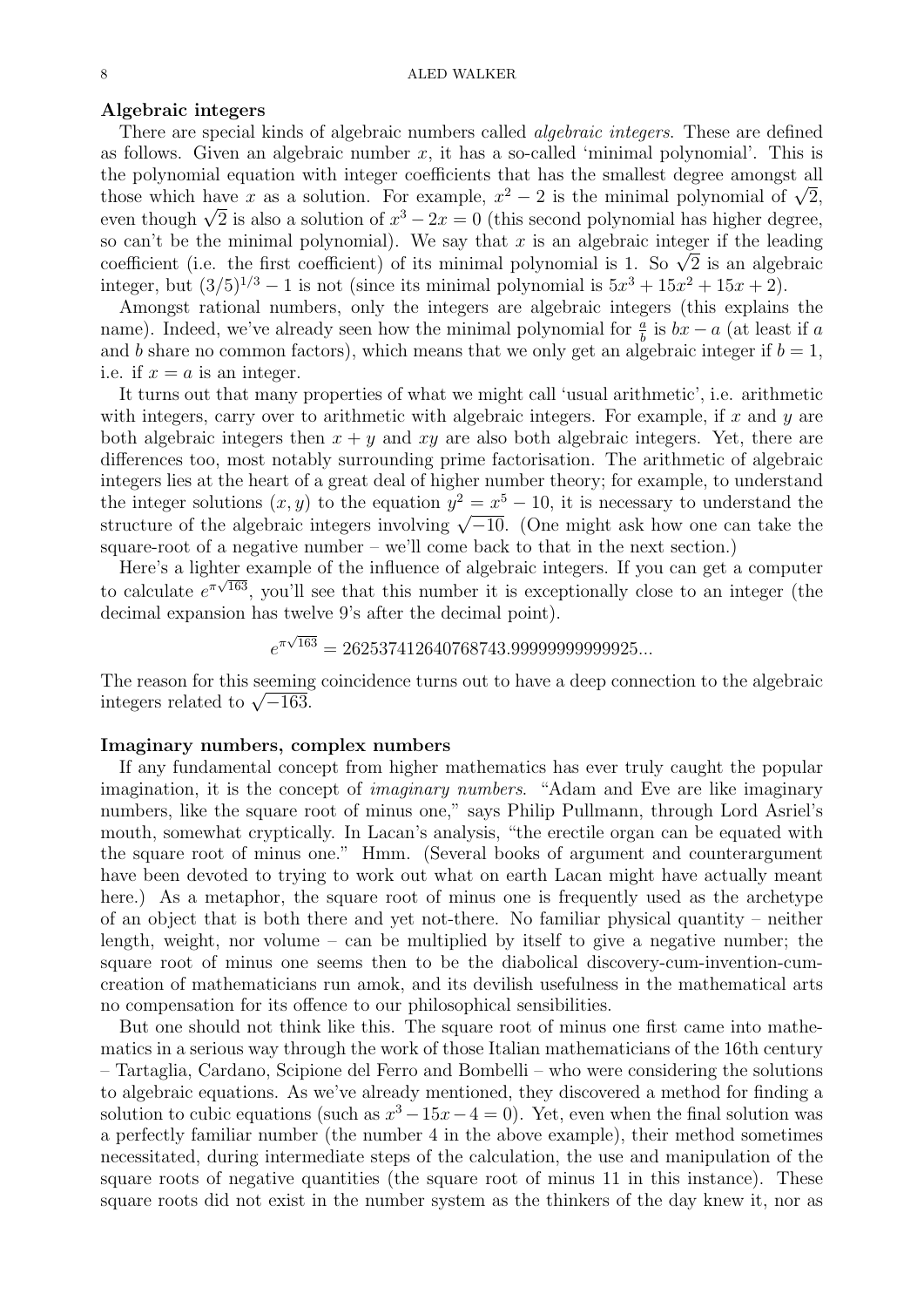any present-day secondary school pupil would know it. A quandary, no doubt, and one that took mathematicians about another 200 years to properly get themselves out of, after these first Italian forays into the hitherto unknown. But the solution was ultimately very simple: in the face of a mathematical pathology, one simply extends the number system to include the pathology.

And so imaginary numbers take their place in humanity's well-trodden investigation of the following simple truism: life is the sweeter for equations having solutions. Consider the state of the human being who knows, as a given, only the existence of the numbers  $0, 1, 2, 3, 4$ , etcetera, i.e. *non-negative integers*. They want the equation  $x + 2 = 0$  to have a solution? Well then, they're going to need a new number (let's call it minus two, and give it a symbol, say −2). Thus they construct the integers  $\mathbb{Z}$ . They want the equation  $5x - 3 = 0$  to have a solution? Well then, they're going to need a new number (let's call it three-fifths, and give it a symbol, say  $\frac{3}{5}$ ). Thus they construct the rational numbers Q. They start getting interested in the hypotenuses of right-angled triangles, and want the equation  $x^2 - 2 = 0$ to have a solution? Well then, they're going to need a new number (let's call it the square to have a solution: wen then, they re going to heed a new number (let s can it the squal<br>root of 2, and give it a symbol, say  $\sqrt{2}$ ). Thus they construct the real algebraic numbers.

But none of the numbers they have constructed so far will solve the equation  $x^2 + 1 = 0$ . So, if our friend wants this equation to have a solution, they will need a new number (let's call it the square root of minus one, and give it a symbol,  $i$  say). Since  $i$  doesn't correspond to any physical quantity, the whizz-kid in marketing (René Descartes, in this instance) decides to call it an 'imaginary number', and all the previously constructed numbers 'real numbers'; the name sticks, the mystery cult grows, and the whizz-kid gets a pay-rise.

Imaginary numbers are not they terribly significant in and of themselves, despite the publicity afforded them by the likes of Pullman and Lacan. The numbers that mathematicians really care about are not the purely imaginary numbers  $(i, 2i, 3i,$  and so on), but the socalled *complex numbers*  $(3+4i, 1-7i, \sqrt{2}+\frac{3}{5}i,$  and so on), numbers where one has a purely real part plus a purely imaginary part. We give these numbers the symbol C.

One could fill several libraries with books on the theory of the complex numbers (and people have). So what should the non-specialist know? Most immediately, the elementary algebra of complex numbers, based directly on the fact that  $i^2 + 1 = 0$ , turns out to be an extremely convenient way of encoding the algebraic relationships between the trigonometric functions sine and cosine. De Moivre knew this in the 1730s, and today, from fluid mechanics to electrical engineering, complex numbers are an invaluable tool for calculations, calculations that could be done using the usual trigonometric functions, with no mention of i or complex numbers, but which are greatly simplified by their introduction. It is in this part of the discipline that one finds Euler's famous relation  $e^{i\pi} = -1$ .

But the complex numbers also have a life of their own. It turns out that they enjoy a rich geometry – discovered initially by that peerless mathematician Gauss, and independently by a Parisian bookkeeper named Argand – in which the purely imaginary numbers may be placed at right angles to the purely real numbers. This forms the so-called complex plane, on which one may consider the point with coordinates  $(a, b)$  as if it were the complex number  $a + ib$ . Amongst other deep consequences, this representation can be used to show that every single algebraic equation with coefficients in the complex numbers can be solved using complex numbers. That's every equation, not just the equation  $x^2 + 1 = 0$  (which, you'll recall, was the only equation we used to introduce i). In terms of the story above – adding symbols when algebraic equations don't have solutions – this theorem says that, once we include the symbol  $i$  in our mathematics, we don't need to add any other symbols. This result is called the Fundamental Theorem of Algebra, and it is, well, pretty fundamental. Any theory based on linear algebra – quantum mechanics, for a start – needs this remarkable theorem somewhere in its construction. Far from being philosophical aberrations, it is with complex numbers that mathematics achieves its full splendour.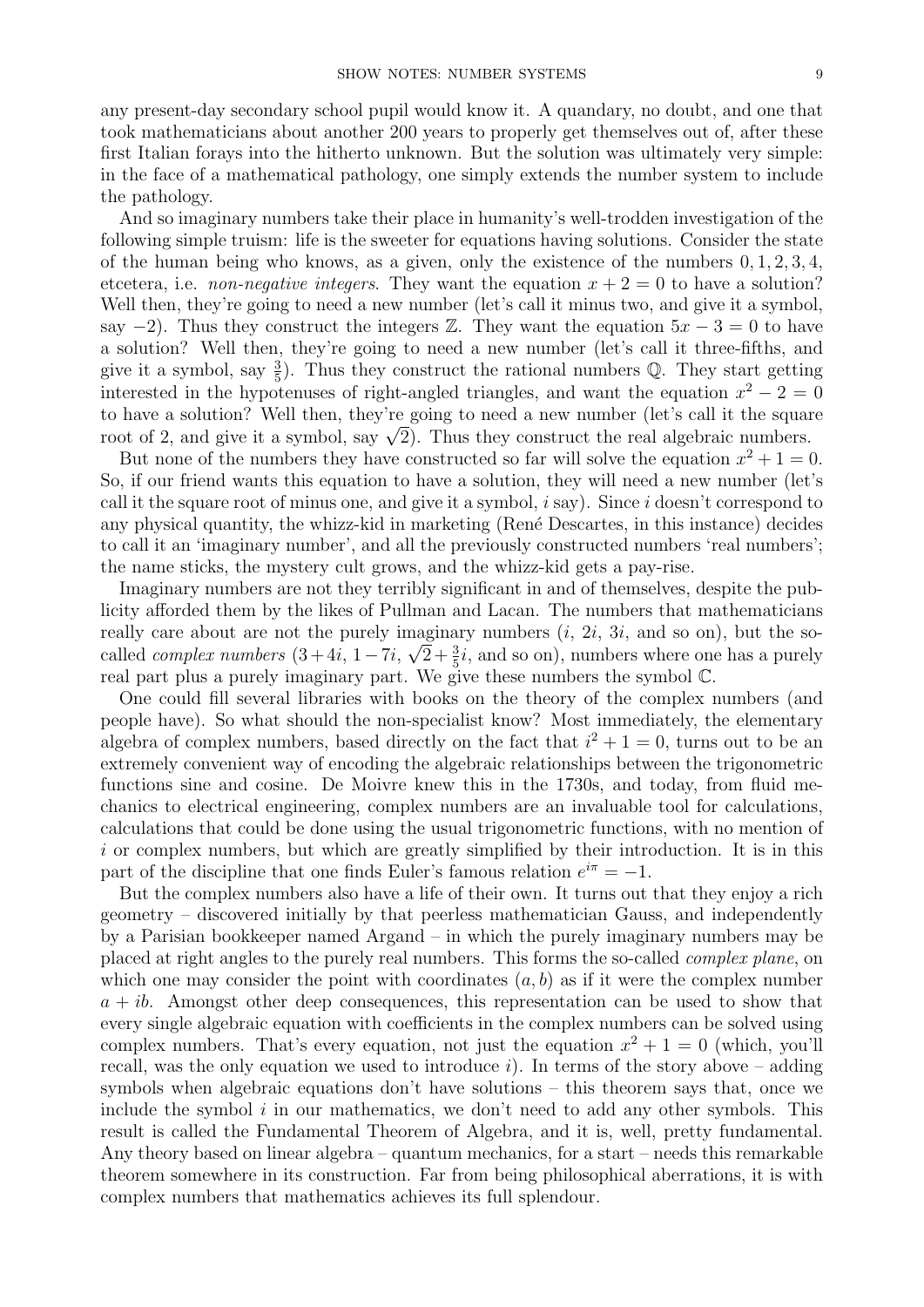### Finite fields

Consider an analogue clock, and answer me the following question: what time will it be nine hours after four o'clock? Well, one o'clock, obviously. Now, by saying this, you aren't saying that  $4 + 9 = 1$ : that would be silly. What you are saying is, "Discounting multiples of 12,  $4 + 9$  is the same as 1." You perform a mental conjuring act, without even realising it: you pretend that any multiple of 12 is actually equal to 0, and then you carry on the addition calculation regardless. Mathematicians gave this a name: 'modular arithmetic'. The term was introduced by Gauss in 1801, with the etymology seeming to be from the Latin 'modulus', meaning a small measure or interval. We say that  $4 + 9$  is *congruent* to 1 modulo 12, or in other words that 12 divides  $(4 + 9 - 1)$ . Similarly 27 is congruent to 3 modulo 12 and  $10 + 23$  is congruent to 9 modulo 12. But there's no reason to stick with 12. Using the same language, 14 is congruent to 23 modulo 9, and 6 is congruent to 20 modulo 7.

You might be forgiven for thinking that this is all unnecessarily complicated, given that calculating the time on a analogue clock is not a difficult task – why invent all this highfalutin jargon? The point is, by codifying the key aspects of the calculation, mathematicians have given this operation a name, and, having given it name, one can refer to this operation much more freely in further discussion. As an immediate (though rather tame) example, with modular arithmetic in hand one can easily show those high-school tricks, that an integer is a multiple of 9 if and only if the sum of its digits is a multiple of 9, and that an integer (written  $a_1a_2...a_k$ ) is a multiple of 11 if and only if  $-a_1 + a_2 - \cdots + (-1)^k a_k$  is a multiple of 11. For example, 1089 is a multiple of 11, since  $-1 + 0 - 8 + 9 = 0$ .

Rather more seriously, begin by taking your favourite prime number p (Andrew Wiles's is 37, so let's use that). Take any number x that isn't a multiple of p. Let's pick 2. Then compute  $x^{p-1}$  modulo p, so in our example we're computing  $2^{36}$  modulo 37. Unless you are very good at your 37 times tables you might struggle to do this in your head, but point it at a computer and you will get the answer 1. In fact no matter what  $x$  you pick, and no matter what prime  $p$  you pick, you will always get the answer 1. This is called Fermat's Little Theorem, and the proof is easily comprehensible to a bright A-Level student, but that same student might have really struggled to see this fact just by staring at a clock for a while. And far from being a triviality, Fermat's Little Theorem is what underlies RSA encryption, the algorithm that is one of the ways in which your credit card data remains secure when it is being used for an internet payment. Giving things names is useful, if you know the names.

So what is a 'finite field'? Well, consider the collection of numbers 1, 2, 3, ..., 12 again. This is a finite set. We can define a notion of addition on this set, namely addition modulo 12. We can multiply elements together too, just by performing multiplication modulo 12. For example  $5 \times 7 = 35 \equiv 11$  modulo 12. (Here  $\equiv$  stands for 'is congruent to'). So we've created an arithmetic structure which looks a lot like the integers, except that it is finite. We call such a thing a *finite ring*.

But there are certain awkward properties about this particular ring. In particular, you can multiply two non-zero numbers together and get zero; for example  $3 \times 4 = 12 \equiv 0$  modulo 12. It turns out that if, instead of using 12, one works modulo  $p$  for a prime number  $p$ , e.g.  $p = 37$ , the problem goes away. In this world, you can even define a notion of division. For example 1 divided by 2 (modulo 37) is equal to 17, since  $17 \times 2 = 38 \equiv 1$  modulo 37.

Such a structure looks quite like the rational numbers, or the real numbers, where we can add, subtract, multiply and divide. The name for such a structure is a field. I guess the idea of this name is that, in the middle of an open field, you can go anywhere! Whereas if you are stuck on a ring, your movements are constrained.

Here we have it then, a *finite field*. We give this the name  $\mathbb{F}_p$ .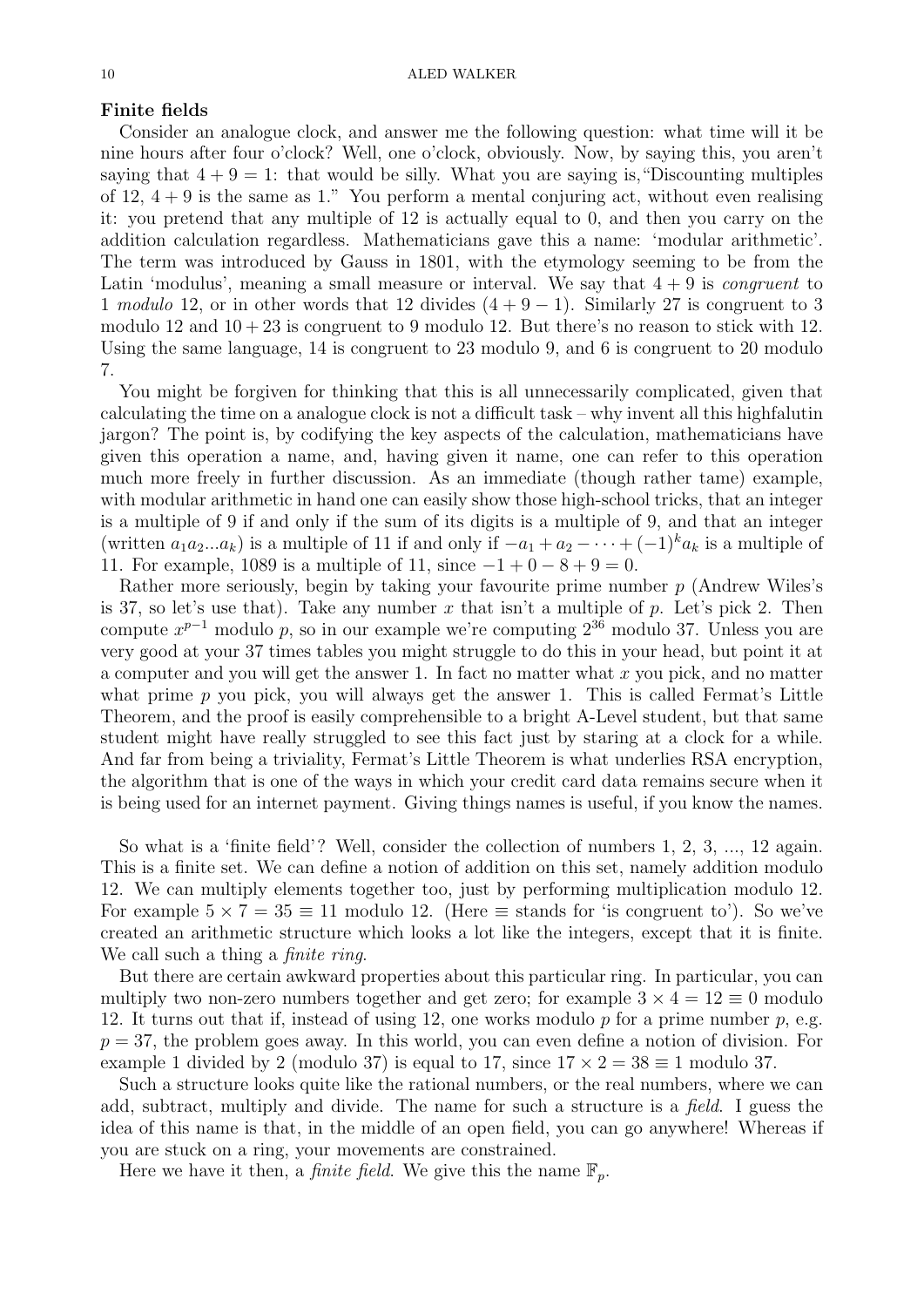### p-adic numbers

In these two final sections, I'll try give a briefest of glimpses into modern algebraic number theory. Actually, we'll only get as far as around 1950. But still, alongside everything, one can see how mathematics truly changed from the domain of gentleman amateurs to a professionals-only endeavour.

We saw earlier how useful it was to 'complete' the rational numbers, and thereby generate the real numbers. There were no holes, and limits were always well-defined. I mentioned in passing that this is what enables the machinery of calculus to flourish.

Let's return to this topic with a little extra notation in hand. When talking about limits, I spoke informally about some rational numbers being 'close together'. I meant this in the sense of the usual number line: the rational numbers  $\frac{1681}{841}$  and 2 are very close together because their difference, i.e.  $2 - \frac{1681}{841} = \frac{1}{841}$ , is very small. Lying behind this is a notion of the distance between two rational numbers  $x$  and  $y$ , namely

distance between x and  $y = \max(x - y, y - x) = |x - y|$ .

(This means that distance is never negative.) We call |x| the *absolute value* of x; we either have  $|x| = x$  or  $|x| = -x$ , whichever is positive.

There are two particular properties of the absolute value which I would like to draw out. Firstly, it satisfies something we call the 'triangle inequality', which is the inequality

$$
|x + y| \leq |x| + |y|
$$

for all x and y. Geometrically, this says that the sum of lengths of two of the sides of a triangle is at least the length of the third side. That makes intuitive geometric sense – if you lived in a featureless desert, you would rather go home in a straight line than go via another location first, as the direct route would be shorter. Secondly, there is the algebra property

$$
|xy| = |x||y|.
$$

This means that the absolute value respects the multiplicative structure of the rational numbers.

However, the absolute value is not the only way of defining the distance between two rational numbers. Here's another way. Start by picking your favourite prime number p. For ease of exposition we'll pick a smaller prime number than 37 this time around – let's choose  $p = 7$  instead. Let  $x = \frac{a}{b}$  $\frac{a}{b}$  be a rational number, written in 'lowest terms' in the sense that a and b share no common factors. Informally speaking, we say that  $x$  is small if a large power of 7 divides  $a$ ; we say that  $x$  is large is a large power of 7 divides  $b$ . So, a rational number like  $\frac{686}{5}$  is very *small*, since  $686 = 2 \times 343 = 2 \times 7^3$  meaning that a large power of 7 divides the numerator. Conversely,  $\frac{5}{686}$  is very large.

We can be more precise. We define the *p-adic valuation*  $v_p$  by saying that  $v_p(a)$  is the largest integer such that  $p^{v_p(a)}$  divides a. So  $v_7(686) = 3$ , and  $v_7(5) = 0$ . But  $v_5(5) = 1$ , say – the valuation depends on the prime you pick! We then define  $v_p(\frac{a}{b})$  $\frac{a}{b}$ ) to be  $v_p(a) - v_p(b)$ . Finally, the *p*-adic distance between two rational numbers  $\frac{a}{b}$  and  $\frac{c}{b}$  is given as

$$
\left|\frac{a}{b} - \frac{c}{d}\right|_p := p^{-v_p(\frac{a}{b} - \frac{c}{d})}.
$$

So  $\frac{a}{b}$  $\frac{a}{b}|_p$  is very small if the *p*-adic valuation of  $\frac{a}{b}$  is large, i.e. if many powers of *p* divide *a*.

We call  $|\cdot|_p$  the p-adic distance. This terminology is supposed to be in reference to the classical word dyadic, meaning in relation to powers of 2.

All this might seem like, at best, a baroque and irrelevant obfuscation. This is not so. Firstly, the  $p$ -adic metric has some convenient properties: it also satisfies the 'triangle inequality'

$$
|x+y|_p \leqslant |x|_p + |y|_p,
$$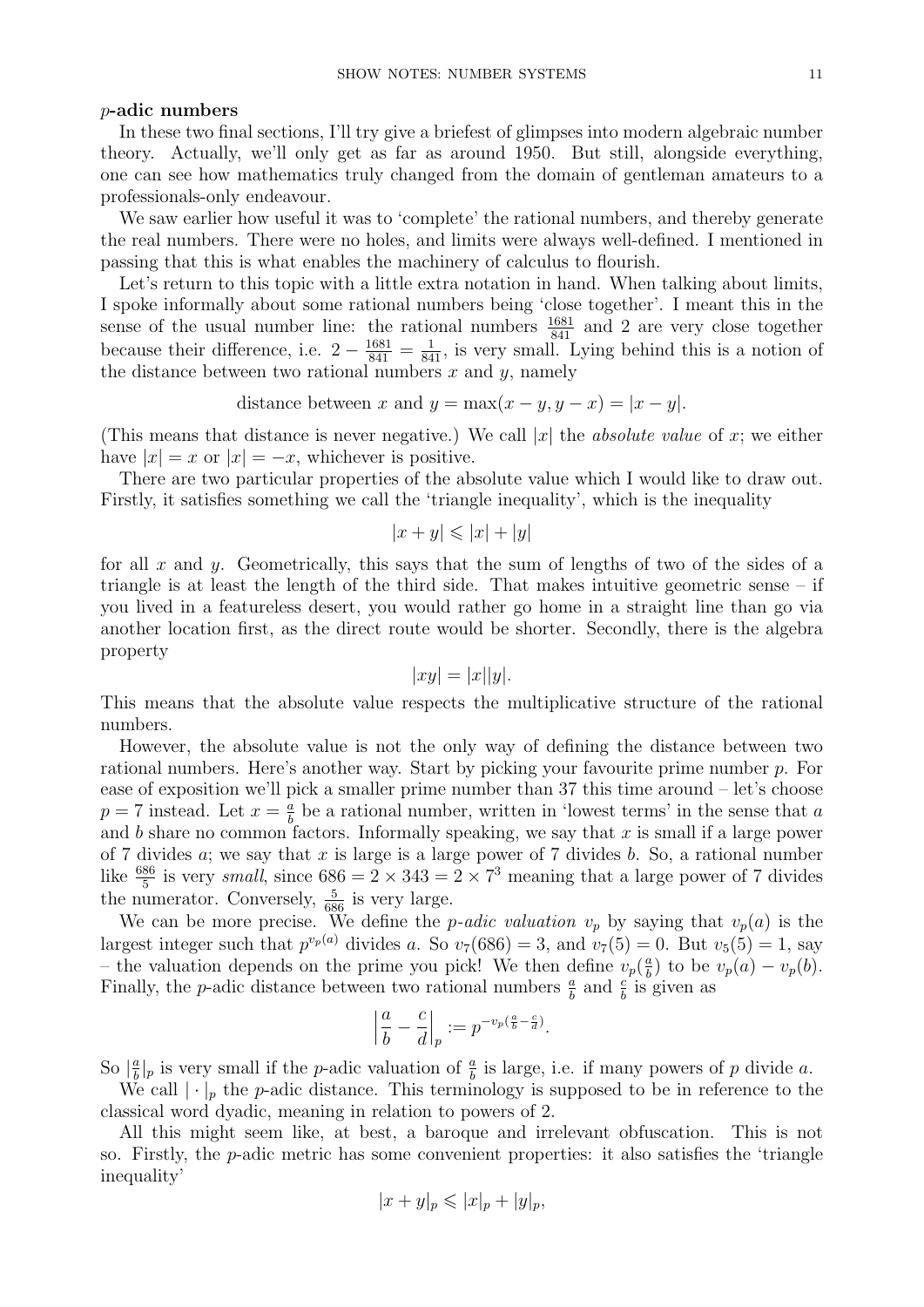as well as the algebra property

$$
|xy|_p = |x|_p |y|_p.
$$

Broadly speaking, these properties mean we can consider number-theoretic arguments as if the were geometry! In fact, there are classical arguments from calculus which, when run with the absolute value  $|\cdot|$ , give a geometric consequence, but when run with the p-adic distance  $|\cdot|_p$  have important number-theoretic consequences.

The standard example is the so-called Newton–Raphson method for finding where a graph of a function f crosses the x-axis. It gives an iterative procedure for approximating the intersection, where the terms of the iteration are calculated using the derivative  $f'$  of the function, namely

$$
x_n := x_{n-1} - \frac{f(x_{n-1})}{f'(x_{n-1})}.
$$

This is taught to A-Level students. Yet, what isn't taught (even to many university mathematics students) is that if you run exactly the same argument with the  $p$ -adic metric, you end up showing a fundamental result known as Hensel's Lemma (after Hensel, who introduced p-adics at the end of the  $19^{th}$  century). You show that, if a polynomial equation has a solution modulo p then (under mild technical conditions) it also has a solution modulo  $p^2$ , modulo  $p^3$ , in fact, modulo any power  $p^n$ . So you get more solutions 'for free'.

To close, we should talk about 'completeness' again. We saw how the rationals Q were incomplete with respect to the absolute value, and then we completed them to form the real numbers R. Well, you can complete  $\mathbb Q$  with respect to the *p*-adic metrics too, creating a complete field  $\mathbb{Q}_p$  known as the p-adic numbers. The p-adics are what you get by working modulo p, modulo  $p^2$ , modulo  $p^3$  etc. all at the same time. In the same way that you have decimal expansion of real numbers, which writes a real number  $x$  as

$$
x = a_0 \cdot a_1 a_2 a_3 a_3 \cdots = a_0 + 10^{-1} a_1 + 10^{-2} a_2 + 10^{-3} a_3 + 10^{-4} a_4 + \cdots
$$

the p-adic numbers have a p-adic expansion

$$
y = b_0 + pb_1 + p^2b_2 + p^3b_3 + p^4b_4 + \cdots
$$

If this looks strange, remember, powers of  $p$  are small in the  $p$ -adic metric.

As an example, the 5-adic expansion of  $\frac{2}{3}$  is

$$
\frac{2}{3} = 4 + 1 \cdot 5 + 3 \cdot 5^2 + 1 \cdot 5^3 + 3 \cdot 5^4 + 1 \cdot 5^5 + \cdots
$$

where the coefficients alternated between 1 and 3 for ever.

In passing, I want to mention another connection to geometry. In geometry, a central notion is the 'vanishing order' of a function at a given point. Informally speaking, this is a measure of how flat a curved surface is: the flatter the surface, the greater the vanishing order (which can be any integer). Now, the theory used to classify functions according to vanishing order is the same as the theory used to understand the p-adic numbers! [The buzzword is 'local rings'.]

### Idèles and Adèles

To finish, I want to tell you about one of the most brilliant PhD theses ever written. The American John Tate was the author, graduating from Princeton in 1950, and he went on to have an illustrious career at Harvard, culminating the award of the Abel prize in 2010.

The idea is as follows. Rather than considering the absolute value and the  $p$ -adic valuations separately, it might be profitable to consider them all simultaneously. This idea in itself was not new when Tate came to the problem. Hasse (active from the 1920s onwards) had thought this way; in fact, a certain 'local-to-global' principle for diophantine equations is still called the Hasse principle, in his name. It was also known (Ostrowski's theorem) that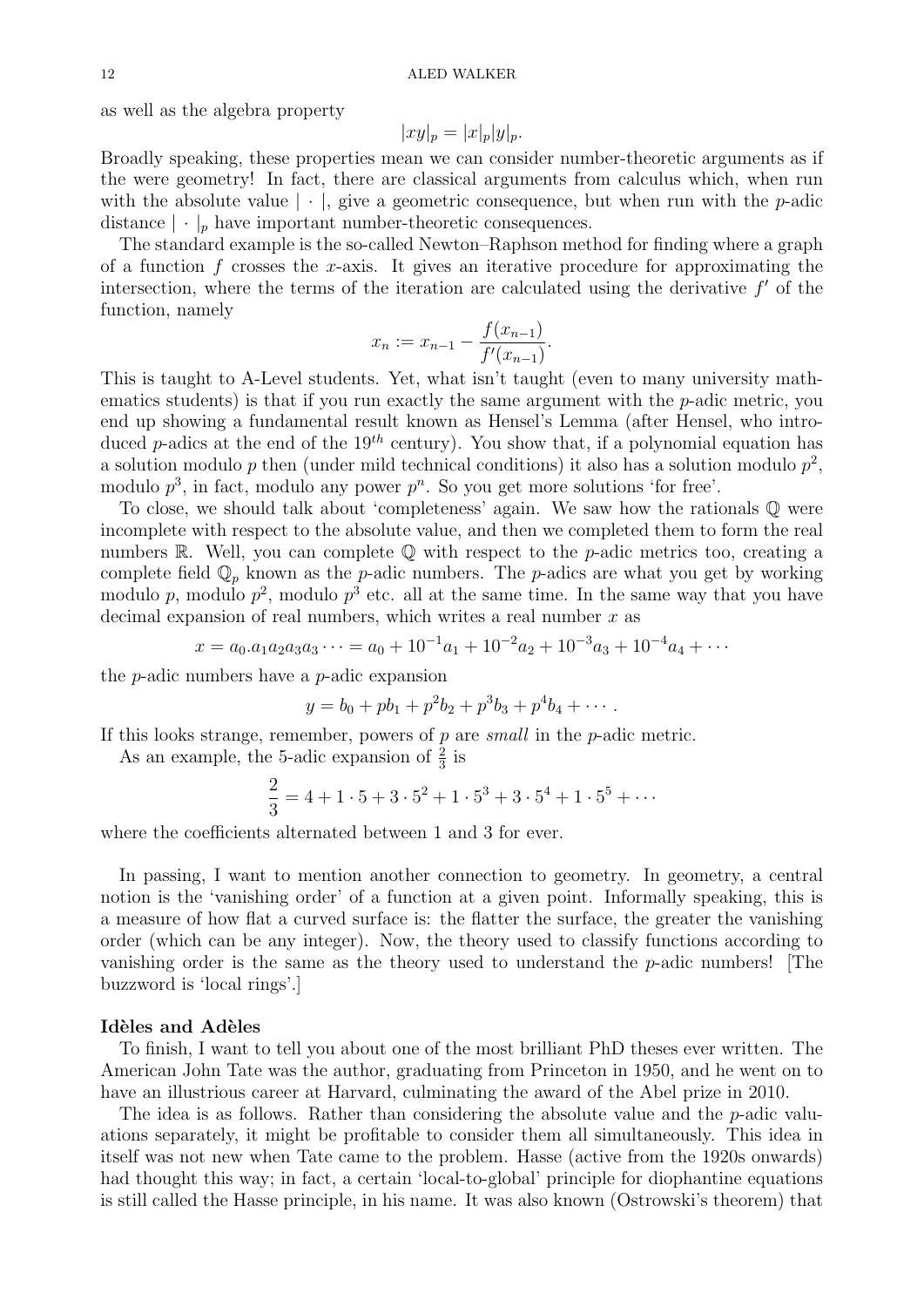the only metrics which satisfied the triangle inequality and the algebra property were the absolute value and the p-adic metrics. However, what Tate did was to demonstrate the full geometric implications of this perspective.

French mathematician Chevalley (1936) introduced objects that he called 'ideal elements' – the name eventually was shortened to *idèles*. These are sequences of numbers

$$
(a_{\infty}; a_2, a_3, a_5, a_7, a_{11}, \ldots, a_p, \ldots)
$$

where  $a_{\infty}$  is a non-zero real number and, for each p,  $a_p$  is a non-zero p-adic number. There is one extra condition, namely that all but finitely many of the  $a_p$  must satisfy  $|a_p|_p = 1$ . Two such sequences can be multiplied together: if I have another such sequence

$$
(b_{\infty}; b_2, b_3, b_5, b_7, b_{11}, \ldots, b_p, \ldots)
$$

then the product of the two sequences is

$$
(a_{\infty}b_{\infty}; a_2b_2, a_3b_3, a_5b_5, a_7b_7, a_{11}b_{11}, \ldots, a_pb_p, \ldots),
$$

i.e. we do the product pointwise. However, you can't necessarily add two idèles together, because you might end up with elements of your sequence that are 0 (and this is forbidden).

Precursors of Tate (in particular André Weil) expanded Chevalley's definition to define the *adèles*, the name coming from a contraction of 'additive idèles. These were sequences

$$
(a_{\infty}; a_2, a_3, a_5, a_7, a_{11}, \ldots, a_p, \ldots)
$$

where  $a_{\infty}$  is a real number (possibly zero), and for each p  $a_p$  is a p-adic number (possibly zero). The extra condition this time around is that all but finitely many of the  $a_p$  must satisfy  $|a_p|_p \leq 1$ .

Tate's contribution was to give the adèles (which we will denote  $A_{\mathbb{Q}}$  to emphasise the fact that we've started with the rational numbers underneath everything) something called a *topology*. Now, I certainly don't have time to fully explain what a topology is. In its simplest incarnation, a topology on a set  $X$  is an abstract way of 'doing geometry' on the set  $X$ . It tells you which points are close together, and which ones are far apart (although topologies don't always come with an explicit notion of distance). Tate used something called the 'restricted product topology', building from the geometries of the  $p$ -adic numbers discussed above.

Almost all of the central theorems of  $19^{th}$  century algebraic number theory can be converted into topological statements about the adèles and idèles. Something called the 'finiteness of the class number' (which is basically a measure of how badly unique prime factorisation can fail in more exotic settings); this translates to the geometric statement that a certain quotient of the idèles is 'compact' (i.e. informally speaking it 'looks like a beach ball, with a hard edge' rather than 'a cloud with a fuzzy edge'). I still find this perspective extraordinarily beautiful – number theory and geometry becoming essentially the same endeavour.

You can add adèles, and there is a notion of geometry. When phrased precisely, this makes the adèles into something called a Locally Compact Abelian Group (LCAG). And on any LCAG, you can perform harmonic analysis (which is essentially an abstract form of breaking down sound into its constituent pure waves). Tate did this, and found that properties of harmonic analysis on this space elucidated other number-theoretic results, both old and new. For example, the proof of the functional equation for Hecke L-functions arises from the Poisson summation formula (a standard formula for any harmonic analysis set-up). The beginning of the Langland's programme lies here.

To explain these points would need a whole other set of notes. It's probably best to stop here.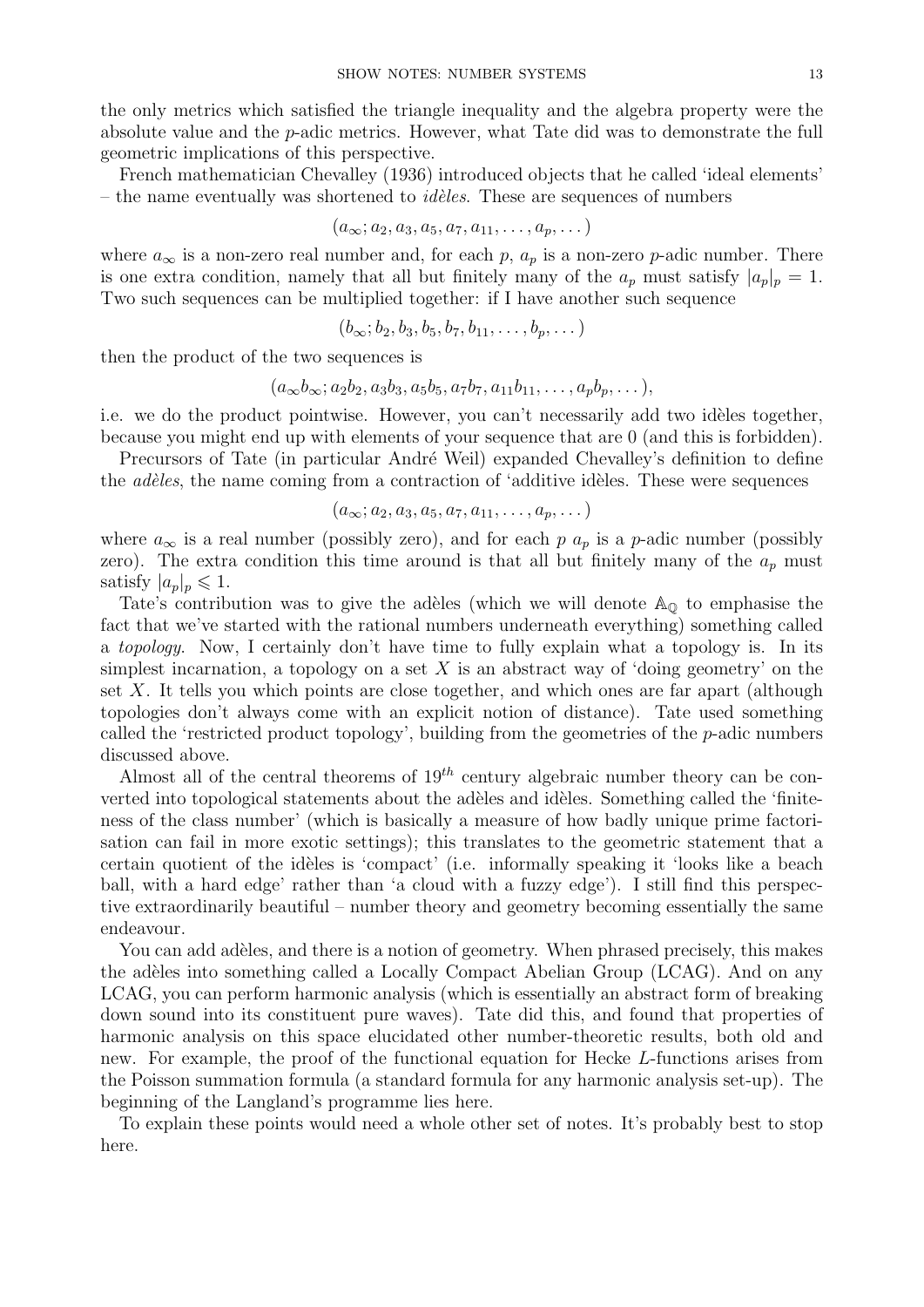## *Real and Complex Numbers*

Starting with Real numbers: The "red thread" through this would be the question "What is a number?"

- We've all come across them, from learning to count in school  $(1,2,3, \ldots)$  the natural numbers) to the change at the supermarket (12.67\$ … rational numbers, finite decimals) to pi and e (irrational numbers … infinitely long decimals)
- Something interesting to cover here (although philosophy is not generally my forte) is the question "What actually is a number?"
- Let's touch on 3 interesting thoughts on this: [formalism](https://en.wikipedia.org/wiki/Formalism_(mathematics)), [intuitionism,](https://en.wikipedia.org/wiki/Intuitionism) and logicism, which came about in the early 20th century

Part 1: formalism. The idea that all these numbers and equations and symbols have no actual meaning. They're more of a game - we have certain strings of syntax and we get to rearrange and mess with them according to established rules.

Part 2: intuitionism. The idea that numbers are purely a mental exercise, so are constructed by people in their minds, and these numbers don't reveal properties of the physical world around us but are just used by the human mind to analyse more complex mental constructs. So in essence it's the idea that numbers only exist when there are humans around to think them up. Billions of years ago, numbers didn't exist - there was no concept of "There are 3 trees in a valley", " 30 days since since the extinction".

Part 3: logicism. It's roughly the idea that maths can be reduced to logic. After being initialised by Frege it found some of its biggest proponents in Russell and Dedekind after Dedekind concluded that natural numbers were reducible to sets and mappings so could be "reduced" to logic.

QUESTION: So none of these ideas posit that numbers exist in their own right in the physical world is that right?/ are there theories that do say numbers are a concept independent of the human mind?

Part 4: Yes - to mention a last thought, platonism does say that numbers always exist in their own right.

Numbers are real non-physical things. What do we mean by this? We say that numbers are "real" meaning they exist outside of our minds, so independent of a human being around to count a certain quantity or talk about it or think about it. But of course they are non physical, i.e. we can't bump into the number 24 in the street, I can't pick up the number 5. In a sense you can think about this as using the logic 'Something has the potential to exist, and therefore it does exist.' So millions of years ago there were 10 dinosaurs on a hill, and even though no one was around to count them, if someone were there, they could have been counted, there would have been exactly 10, so the number 10 has always existed, because the potential for someone to describe that quantity with the number 10 existed.

(I like this idea because it helped me at the beginning accept that we can define things into existence in maths. At the start of an undergraduate degree, or even later in this podcast when we talk about complex numbers, we say 'Let there exist a number such that.. Xyz' or 'let there be a group with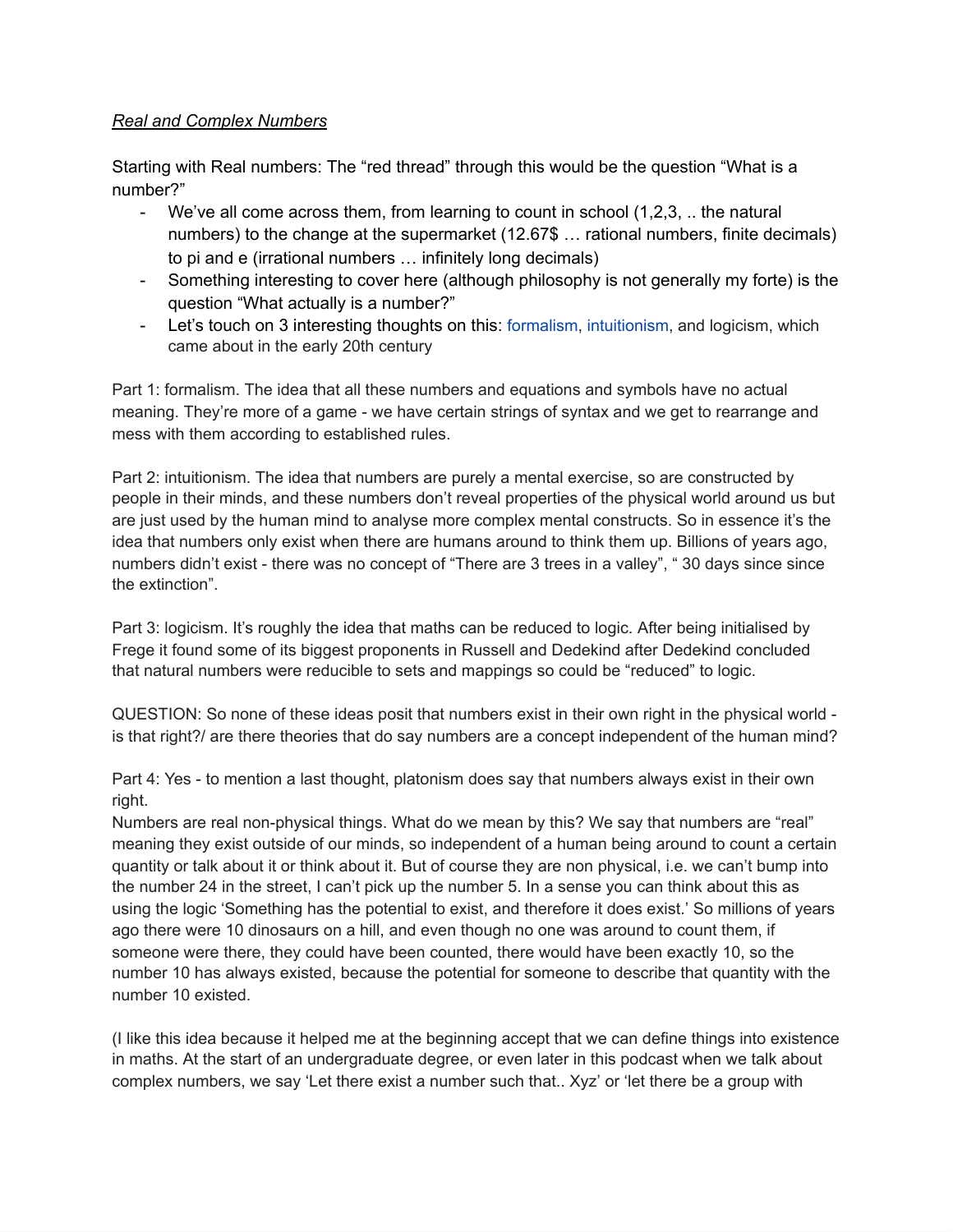these properties'. Accepting that the potential for something to exist means that it does helped me say ok, let's go with this, I can imagine such a number so it's real, we're going to use it.

QUESTION: what are the different kinds of real numbers?

(Aled has some very nice history on these, I don't think I can compete with that detail here) Naturals (counting numbers)

Integers (...,-3,-2,-1,0,1,2,...)

Rational numbers (numbers that can be written as a fraction)

Irrationals (eg pi or e) Interestingly enough there is a theory that a Greek philosopher named Hippasus was killed by Pythagoras' followers after he discovered irrational numbers - a belief that defied Pythagoreans' belief that every number could be expressed as the ratio between two numbers.

Transcendental numbers - which can never be a solution to a polynomial with integer coefficients.

QUESTION: How do you take the next step to complex numbers?

Here I would talk about the question "Are complex numbers real?" covering the following points:

- Thinking about it initially the number makes no sense the square root of -1 cannot exist according to the "real" maths we meet at school. This is why they are also called "imaginary numbers" - the mathematician Descartes called them imaginary because he believed they were "wrong" in some way and didn't exist.
- BUT now we have an issue )to just name one here). There's a theorem called the fundamental theorem of algebra proven by Gauss in 1799, that states that any non-constant polynomial with complex coefficients has a root in the complex numbers. Sounds complicated but basically take it to mean, if we have a polynomial, so an equation like  $x^2+1=0$  or  $x^3+3x=7$ , anything like that, then there will exist at least one solution for x. But hang on,  $x^2 = -1$  doesn't have a solution in the reals... the solution would have to be the square root of -1. Every root of a polynomial can be expressed as some real plus some complex component. So what is this square root of minus one and is it less "valid" or "real" than integers, rationals, irrationals, reals in general?
- Well, we use polynomials and other equations *all the time* in maths, in physics, in engineering. They're extremely useful, and there are even situations where by using complex numbers you can then find some real-number solutions.
- One of the most helpful formulas for this is Euler's formula which says  $e^{\Lambda}(ix)=cos(x)+i$ sin(x). That sounds a little bizarre… exponentiating i times a number gives cos of that number plus i times sin of that number - Maybe the special case e^(i pi)= -1 is more familiar. We use this equation to find the sums of sines and cosines which are out of phase for example. Complex numbers are used routinely all across applied mathematics, in fluid dynamics, in electrical engineering, in quantum mechanics (and also in pure maths for that matter).
- Imagine you have a pendulum. You can model its swinging motion using equations that describe the forces acting on the pendulum. We want to find a solution to these equations, so an equation that says x (distance from equil. point) = some function of time. That's a solution - then we have a way of seeing how this pendulum is moving. Now we have a few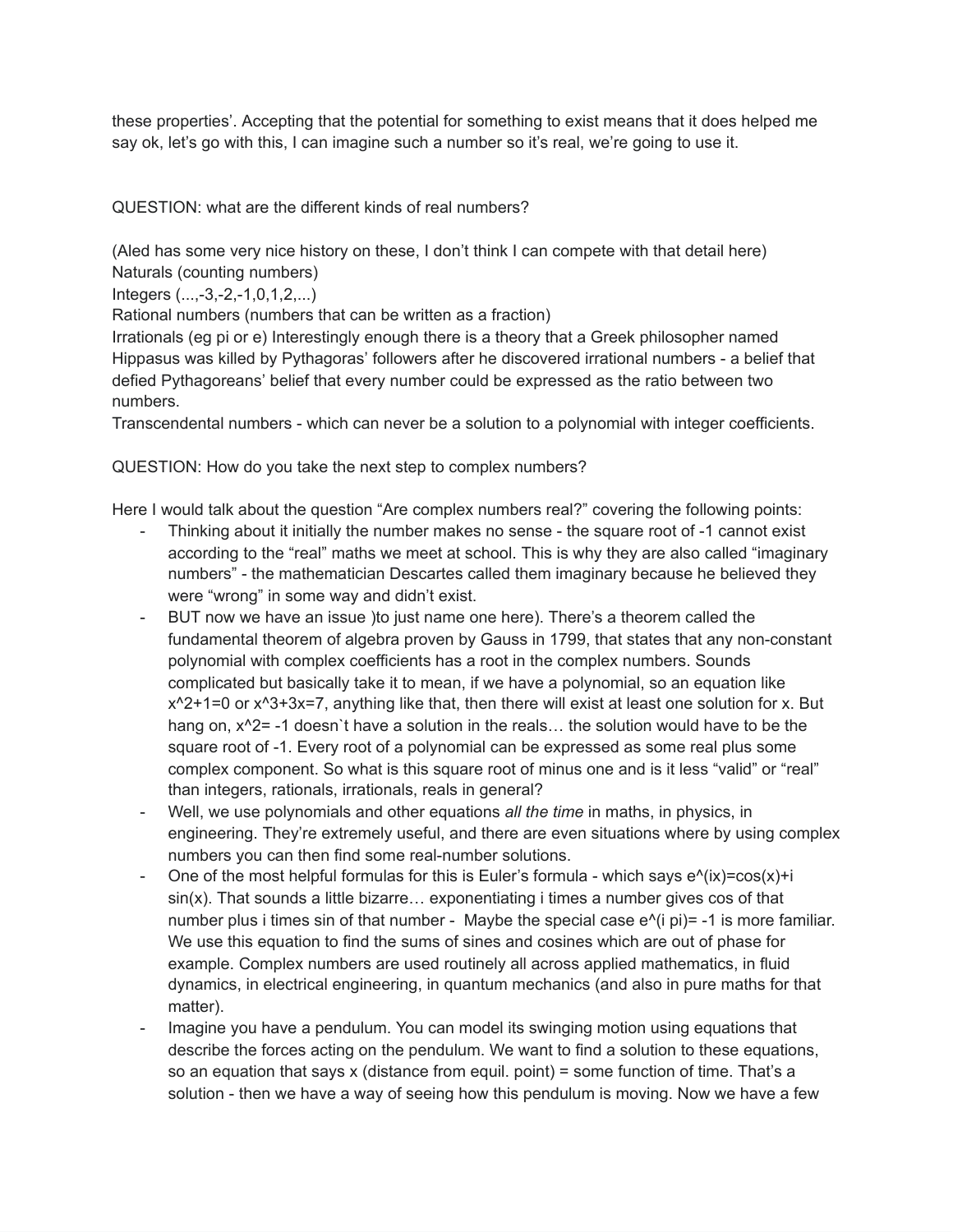options for what happens. The first possibility is that the system is over damped, meaning that the system tends to the equilibrium position into infinity, not crossing it again. Imagine a very very unoiled hinge at this pendulum, so you lift the pendulum to the side, drop it, and it slowly slowly returns to the equilibrium position of hanging straight down. In this case the solution to this equation we're using to describe the motion is real. But (as is most often the case) we can have under-damped motion - the pendulum will swing back and forth until it eventually comes to rest at the equilibrium position. In this case if we solve these equations we will get *complex solutions to our equations.* So complex numbers arise in everyday situations to describe motion - they appear in the solutions to simple equations of motion and can be reformulated to yield real results that tell us something about the physical world.

- Now why does this mean that they are "real"? Why does this give them any more weight? Let's make a comparison here to negative numbers. Imagine you're living in ancient Greece, where numbers are considered in terms of "units", so the number 5 is five times the unit length, 7 is seven times the unit length, 1 isn't a number, it's just the unit used to define other quantities. Everything is considered geometrically. In this context negative numbers make no sense. In fact the Greeks really didn't accept negative numbers, much like they didn't accept irrational numbers. This held for centuries, and Descartes, who lived in the 17th century, even rejected negative roots of equations as "false", since they represented numbers less than nothing.
- And if you think about it from the perspective that maths is useful for counting your cattle, how many bags of grain you harvested, how many fingers you have - then negative numbers intuitively don't make sense. What is less than nothing? Two less than nothing?
- But we learn about negative numbers so early in school, and they're useful all over the place in equations to describe motion, when looking at vectors and negative distances mean "in the opposite direction to initial motion", when looking at a situation where someone loses something - that we have accepted negative numbers as real because they appear in equations we use to describe nature all the time. In a similar way, complex numbers appear in natural equations and their solutions, and are immensely helpful to us. You can then try to take the same "jump" as with negative numbers and say "since they appear in maths everywhere, they must be in some sense real".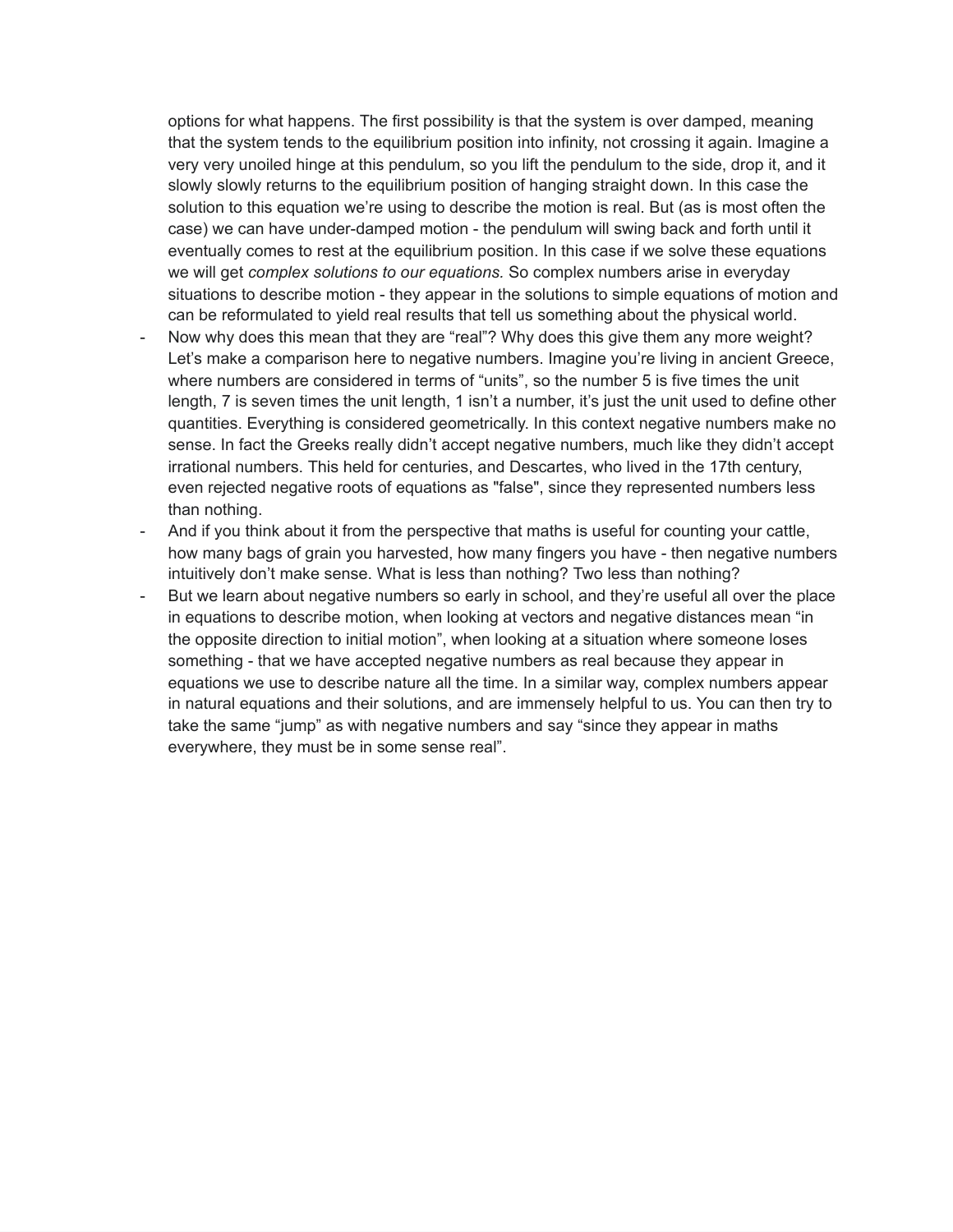# Number systems - Álvaro

# What is a number?

A number is a mathematical object used to count, measure and label. Though if we are honest, this is the kind of definition that does not tell us much by itself. Numbers are better understood by examples, we could all think of many examples of numbers, some simple such as 5 or 13; some trickier such as *pi* or the number <sup>e</sup>.

# Can you give us a short summary of how numbers came to be what they are right now?

The first instances of use of numbers have been found as tally marks in bones and stones about 44 thousand years ago. It was not until the year 3400 BC that a place value number system was developed in Mesopotamia. This was similar to the decimal system we currently use, but instead of being of base 10, it had base 60. The numbers we use to count (1,2,3 and so on) are what we mathematicians call natural numbers.

# But… That's not all, isn't it?

No! The first non-natural numbers that humans considered were the negative numbers (-1, -2…) which were first used in China around the year 100 BC. The combination of natural numbers, negative numbers and zero is the set of numbers known as the integers.

Then, there is the **rational numbers**, which are what we commonly know as fractions. For a long time, people thought that this was all, that every number could be expressed as a fraction. But a disciple of Pythagoras, the mathematician famously known by his theorem for triangles, proved that the square root of 2 could not possibly be rational, and so, the irrational numbers numbers that could not be expressed as fractions- where discovered.

The union of both rational and irrational are what mathematicians call real numbers simply because... well... they are real. These numbers are the ones that you will find when you do pretty much any computation describing things like your height, the probability that it will rain tomorrow or the age of the Queen of England.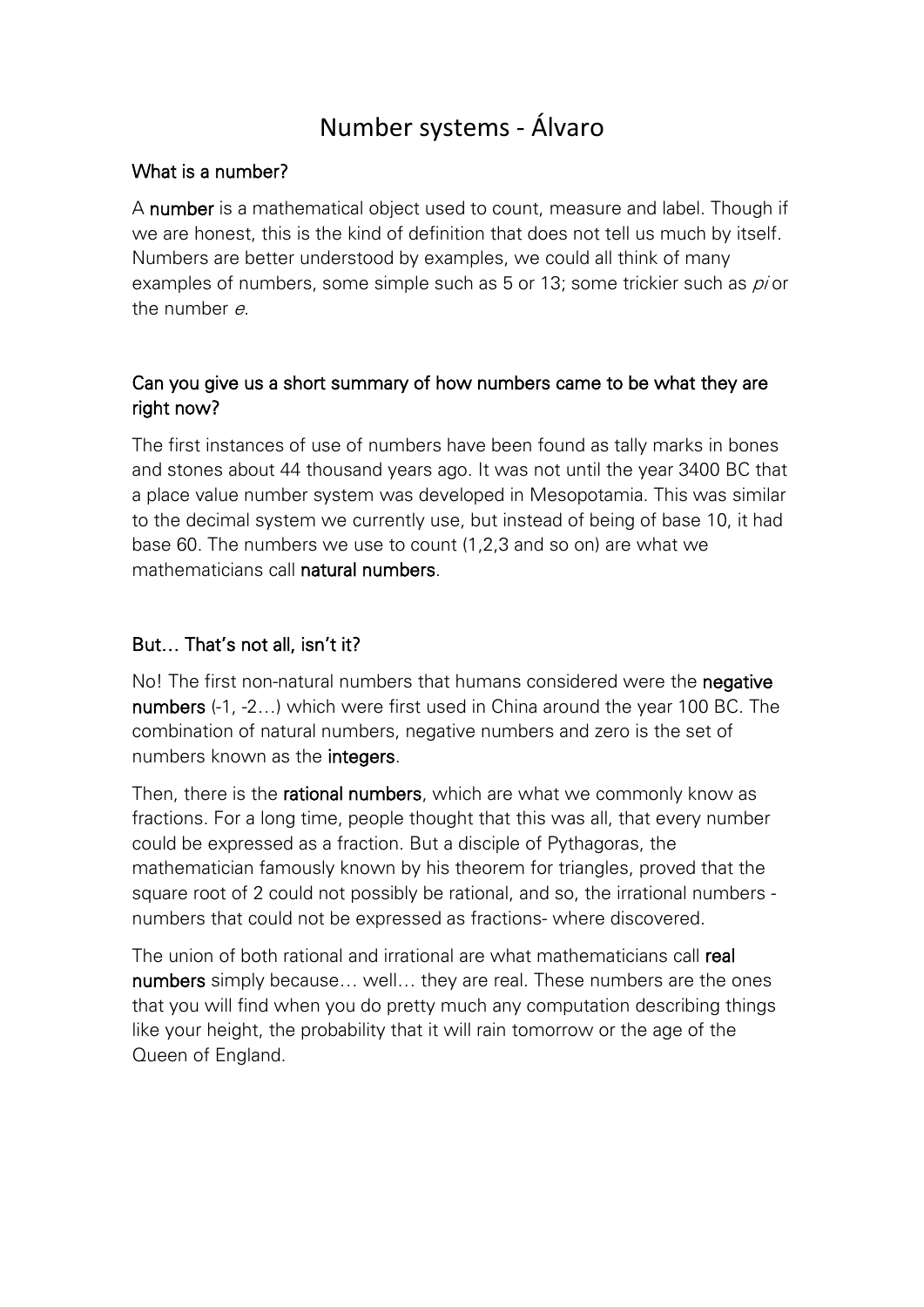# If real numbers are all that we need, why do mathematicians need to think about other number systems?

Well, let's go back to high school for a second. If we had any positive number x, we could press the square root button in our calculator to find a number that when we multiplied it by itself would give us x again. However, when we start with a negative number and try to find it its square root, we find out that it is not possible, as the product of either two positive numbers or two negative numbers is always positive.

Mathematicians have realised that, while real numbers are the numbers that "made sense", we could imagine other kinds of number system that helped us solve problems, even if these new systems were as fictitious as fairy tales. Going back to the problem of the square root, someone thought what if we call the square root of -1 i (like the letter after h) and try to develop this logically? This is the story of how **imaginary numbers** were invented, which, together with the real numbers, conform the **complex numbers**.

# In what sort of problems are complex numbers useful?

Complex numbers give us a very convenient way to express and work with the trigonometric functions: the sine, the cosine, the tangent… These are useful to describe signals and rotations and therefore complex numbers are used in signal processing, electrical engineering, and fluid dynamics.

Furthermore, from a more abstract point of view, complex numbers are fundamental in areas of pure mathematics such as geometry, number theory or dynamical systems.

# You mentioned that complex numbers had applications in geometry, but this does not seem to be a field where numbers would play a role. How does it work?

When we generally think about geometry, we think about it in a visual way, we think about circles, triangles, quadrilaterals… and we sometimes forget that behind the formulas that give their areas and perimeters, there are mathematical quantities that can be studied.

For instance, the Greeks were particularly interested in how to construct polygons by only using a compass and a straight edge. This, at first, had nothing to do with numbers, but when mathematicians were later interested in studying it in a more rigorous way, it contributed to the development of what is known as constructible numbers.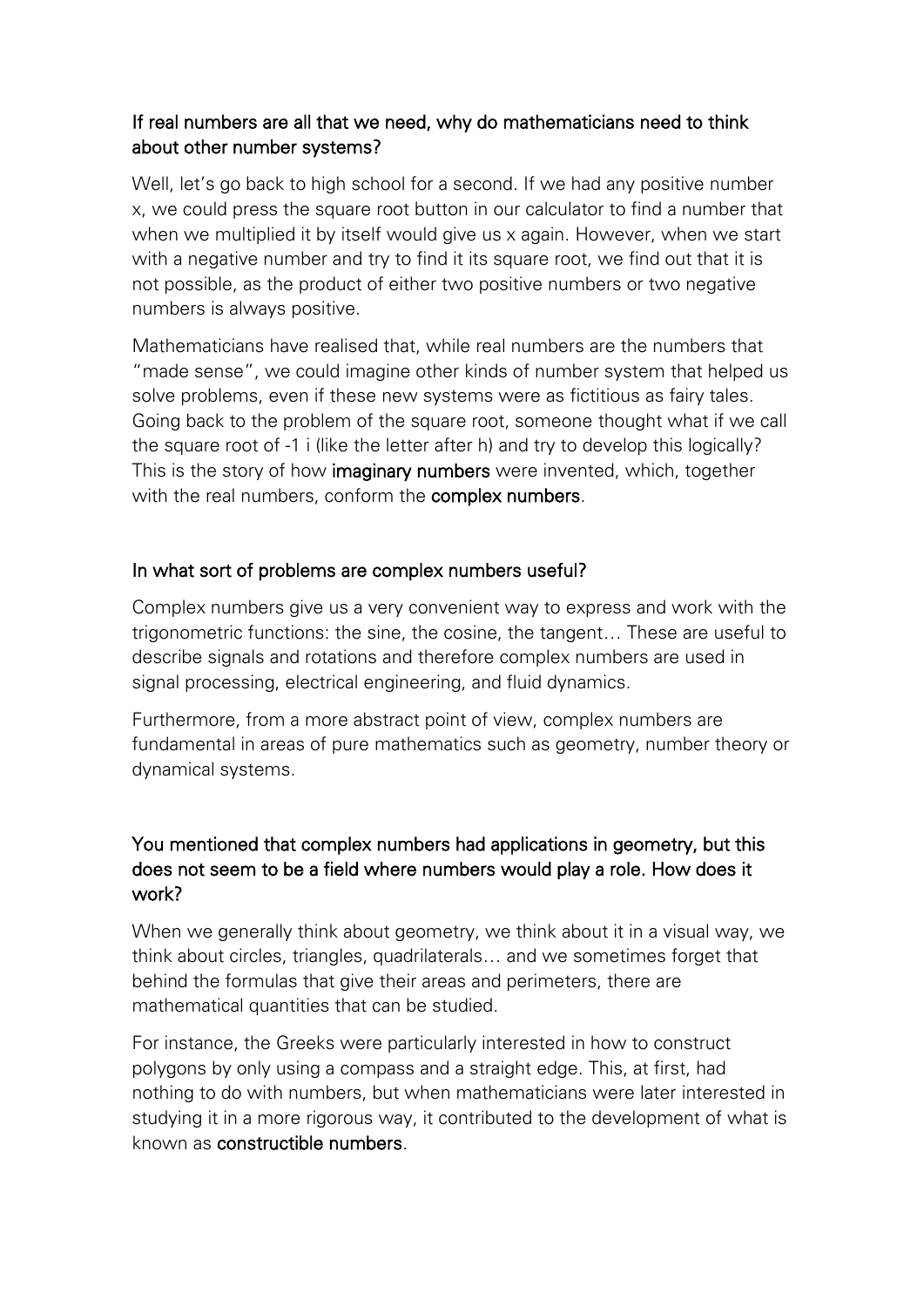Let's suppose we are given a line segment of unit length (for example, of 1 inch). We say that a number n is constructible if we can draw a segment of n inches by only using a compass and a ruler without markings.

Everyone can take a piece of paper and have a go. It is easy to check that all natural numbers are constructible as we can easily use the compass to duplicate the length of the segment. Similarly, by constructing parallel lines, we can always divide the original segment in as many parts as we want to, so all rational numbers are constructible.

But also, there are irrational numbers that can be constructed with a ruler and a compass. With them we can draw a right-angled triangle whose legs (the shorter sides) have unit length, for example, and then the hypothenuse would as length the square root of 2, which is an irrational number.

The possibilities seem endless, with ruler and compass we can draw things such as equilateral triangles, regular pentagons and hexagons…

# So, one may think that all real numbers are constructible…

It would be beautiful if it were true, but unfortunately it is not. There are real numbers that are not constructible. And even though the Greeks did not know that, they were the first ones that had the suspicion that some things simply could not be constructed with ruler and compass.

Historically there were three problems that they did not know how to solve using only a ruler and compass:

- The quadrature of the circle, that is, given a circle, to find a square with the same area.
- Given a cube, to draw a cube with the double of volume.
- Given any angle, to divide it into three equal angles.

The Greeks thought that they had not discovered the answer to these problems because they were too difficult, but in the eighteenth century, it was proven that these problems were, in fact, impossible to solve.

The way this was proven was by translating these problems to the language of constructible numbers: if these problems were solvable, it would imply that the quantities square root of pi, cubic root of 2 and the cosine of pi over 9 are all constructible. The development of an area of mathematics currently known as Galois theory helped to prove that none of those numbers were constructible and thus, these ancient problems could not be proven.